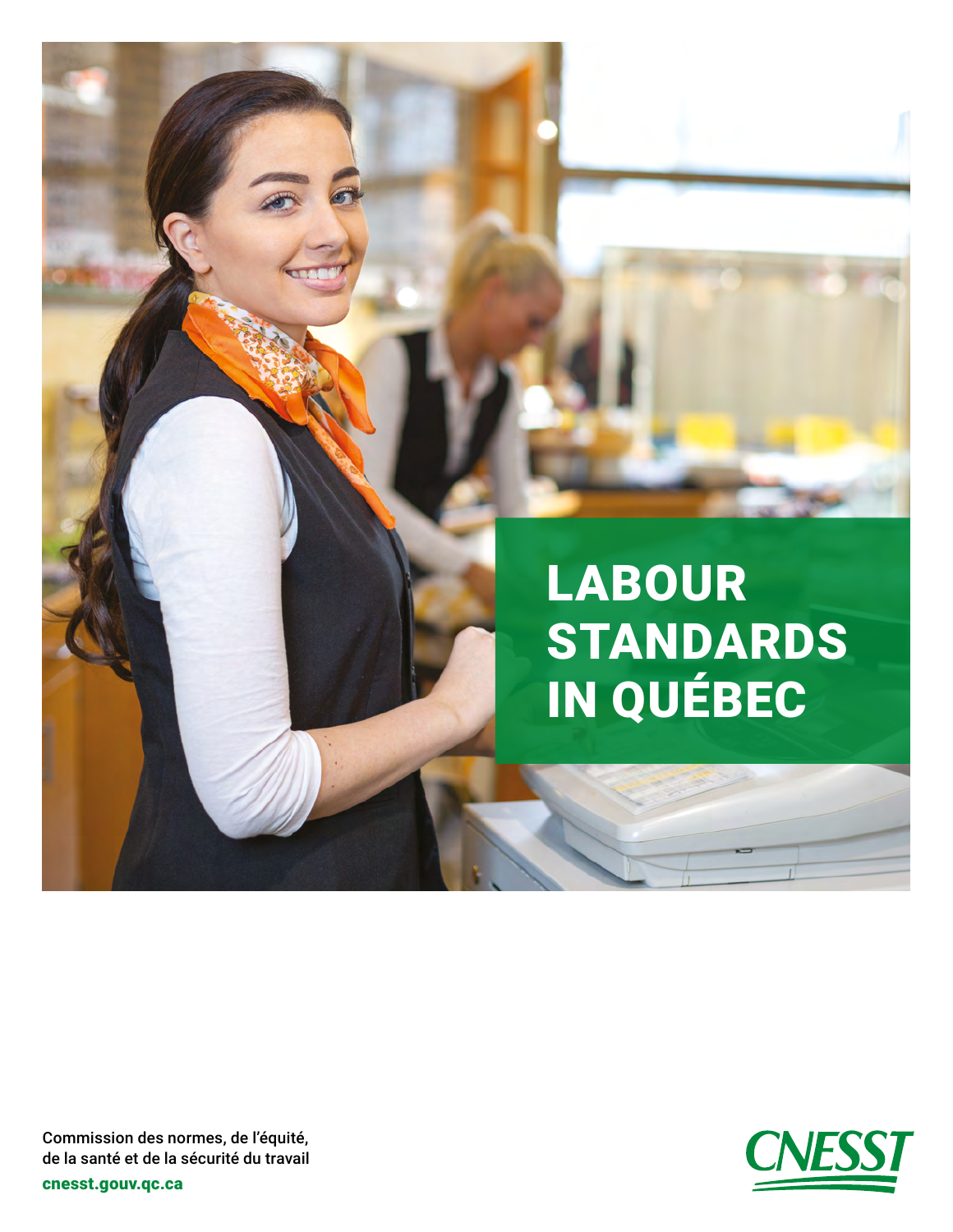This document was produced by the Vice-présidence aux normes du travail in cooperation with the Direction générale des communications.

Original version in French Reproduction permitted provided the source is acknowledged.

© Commission des normes, de l'équité, de la santé et de la sécurité du travail, 2021

Legal deposit – Bibliothèque et Archives nationales du Québec, 2021 Legal deposit – Library and Archives Canada, 2021

ISBN 978-2-550-89221-2 (PDF)

May 2021 For the latest information, visit our website at **[cnesst.gouv.qc.ca](https://www.cnesst.gouv.qc.ca)**.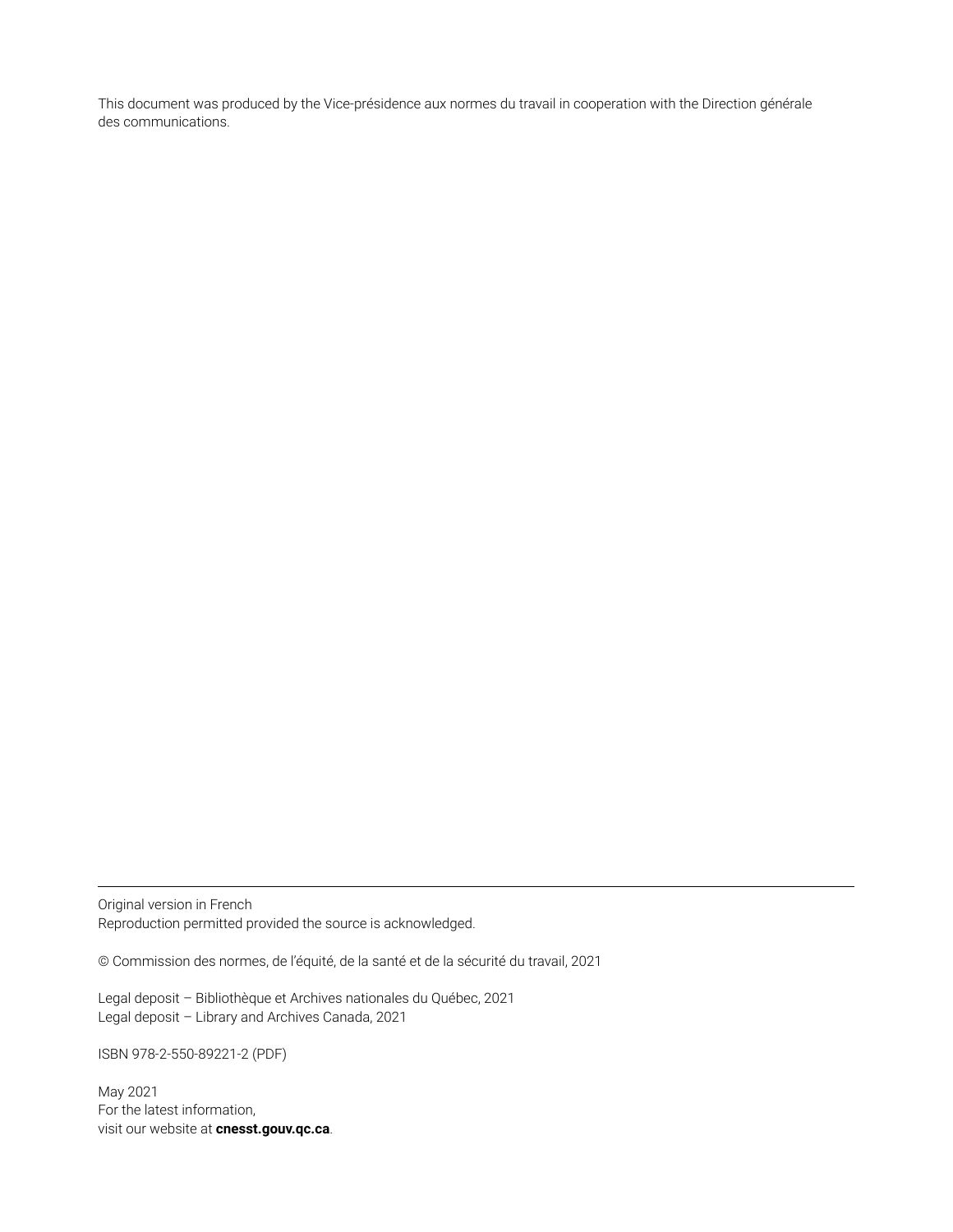# **Contents**











#### **Labour standards**

| Employees not covered by the Act respecting labour standards | 4 |
|--------------------------------------------------------------|---|
| Unequal conditions of employment                             | 5 |
| Work performed by children                                   | 5 |
| On the job: wages, pay and work                              |   |
| Wages                                                        | 6 |
| Pay                                                          | 7 |
| Work schedule                                                | 7 |
| Overtime                                                     | 8 |

### **On the job: holidays and leaves**

| Statutory holidays                                                                                       | 10 |
|----------------------------------------------------------------------------------------------------------|----|
| National holiday                                                                                         | 11 |
| Vacations                                                                                                | 11 |
| Family or caregiver leave                                                                                | 12 |
| Leave for sickness, accident, organ or tissue donation,<br>domestic or sexual violence or due to a crime | 14 |
| Two days of paid leave                                                                                   | 15 |
| Maternity leave                                                                                          | 16 |
| Paternity leave                                                                                          | 18 |
| Parental leave                                                                                           | 19 |

### **When employment ends**

### **Remedies with the CNESST**

| Unjustified change in employment status                  | 22 |
|----------------------------------------------------------|----|
| Monetary complaint                                       | 22 |
| Complaint of dismissal without good and sufficient cause | 22 |
| Complaint of prohibited practice                         | 23 |
| Complaint of psychological or sexual harassment          | 23 |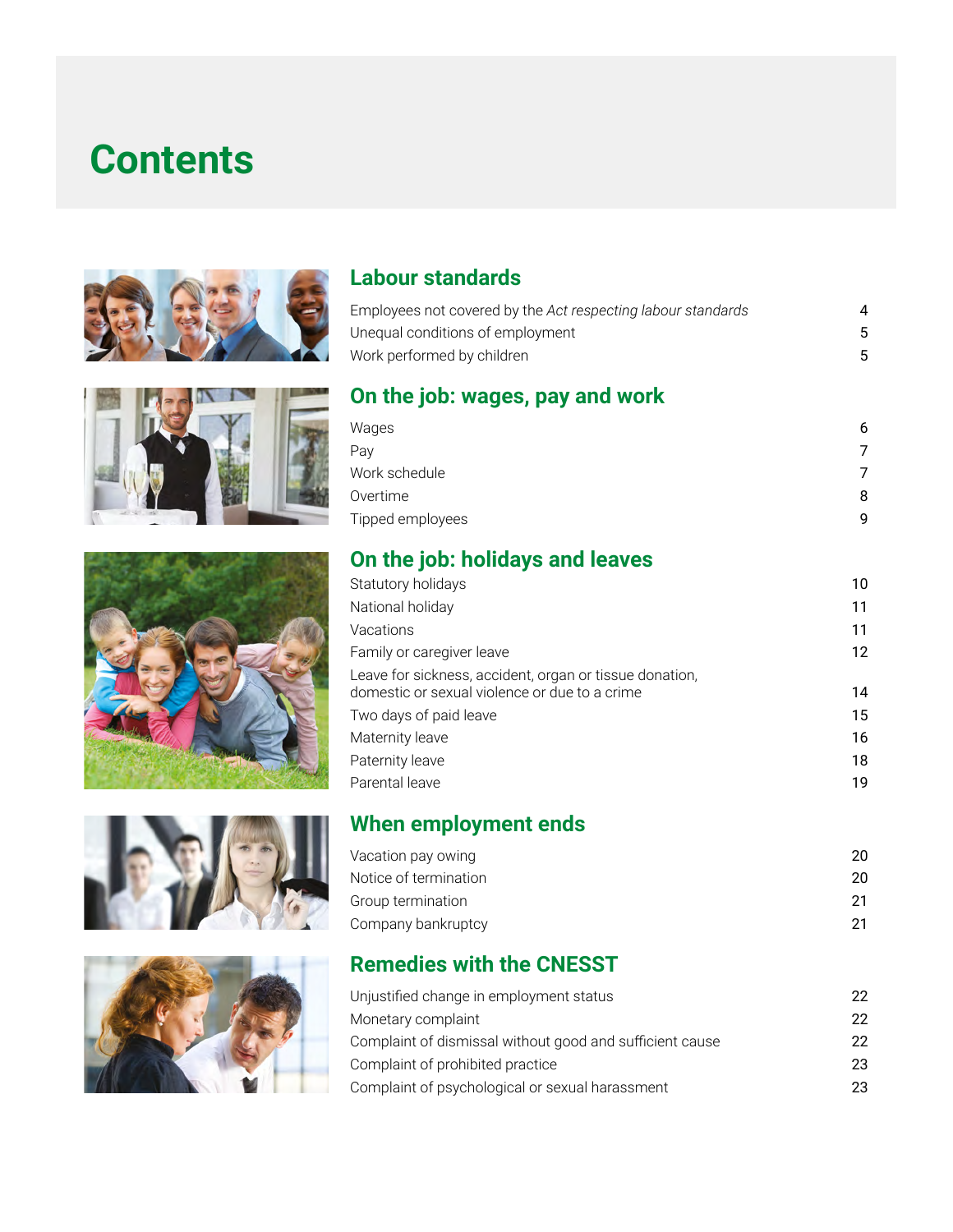## <span id="page-3-0"></span>**Labour standards**

The *Act respecting labour standards* sets out the minimum standards for conditions of employment in Québec. It covers wages, holidays and leaves, notices of termination and remedies available to an employee with the CNESST.

The *Act respecting labour standards* is a law of public order. Departures from its requirements are prohibited, subject to legal exceptions.

This brochure summarizes the principal labour standards. For more information, and examples, visit the CNESST website at **[cnesst.gouv.qc.ca](https://www.cnesst.gouv.qc.ca)**.

### **Employees not covered by the**  *Act respecting labour standards*

The *Act respecting labour standards* sets out standards for conditions of employment for most Québec employees, whether they work full time or part time. Some employees, however, are partially or totally excluded from its application.

#### **Employees partially excluded**

- 1. Caregivers
	- a. Who work in the home of the person they care for
	- b. Who work only occasionally
	- c. Who provide assistance to their family or community
	- d. Whose work does not profit their employer

Any household chores the caregiver performs must be related solely to the needs of the person cared for.

- 2. Students who work during the school year in a company selected by their school for a job training program approved by the Ministère de l'Éducation et de l'Enseignement supérieur
- 3. Athletes whose team membership is conditional on their participation in an academic program

The provisions of the *Act respecting labour standards* regarding psychological harassment and the right to continue working after normal retirement age do nonetheless apply to these three categories of employees.

- 4. Senior managerial personnel
- 5. Employees governed by the *Act respecting labour relations, vocational training and workforce management in the construction industry*

The provisions of the *Act respecting labour standards* regarding psychological harassment, the right to continue working after normal retirement age and certain leaves for parental or family reasons or due to a crime do nonetheless apply to these two categories of employees.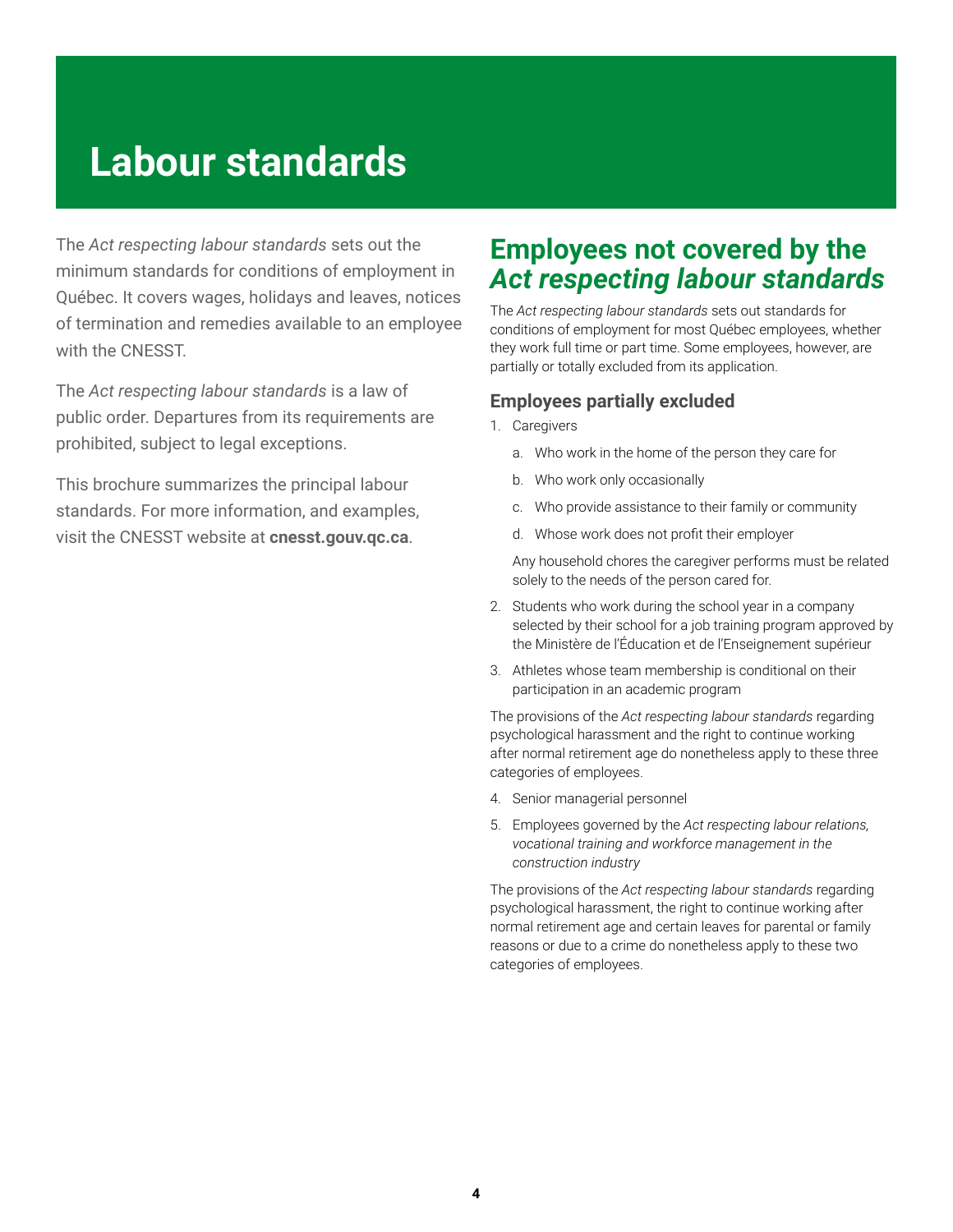<span id="page-4-0"></span>

#### **Employees totally excluded**

- 1. Employees of companies subject to the *Canada Labour Code*, such as banks, radio stations and interprovincial and international transportation companies
- 2. Beneficiaries of health and social services working in a CLSC (local community services centre), a social services centre, a hospital or a reception centre as part of their physical, mental or social rehabilitation

### **Unequal conditions of employment**

An employer may not, solely on the basis of hiring date, provide an employee conditions of employment that are less advantageous than those of other employees who perform the same work in the same establishment.

Conditions of employment governed by the *Act respecting labour standards*:

- **Wages**
- Hours of work
- Statutory holidays
- **Vacations**
- Rest periods
- Family and parental leaves
- Leaves for sickness, for organ or tissue donation for transplant or because of an accident or a crime
- Notice of termination of employment
- Uniforms, equipment and tools provided and costs of training and travel
- Retirement plans and other employee benefits, if the differences did not exist on June 11, 2018

An employer may not, solely because of an employee's employment status (part-time employee, agency worker, etc.), pay a lower wage rate or reduce annual vacation time or vacation pay compared with other employees who perform the same tasks in the same establishment.

### **Work performed by children**

An employer may not

- Ask a child to do work that is beyond the child's capabilities or might be detrimental to the child's education, health or physical or moral development
- Have a child under 14 years of age work without the written consent of a parent or guardian
- Have a child who is required to attend school work during school hours
- Have a child work at night, that is, between 11 P.M. and 6 A.M. the following day, except if the child is no longer required to attend school or the work consists in delivering newspapers or creating or performing in certain types of artistic works

An employer who has work performed by a child must take into account where the child lives and schedule the work so the child will be home between 11 p.m. and 6 a.m. the following day. This is not, however, mandatory if the child is no longer required to attend school.

The employer is also exempt from this provision if

- The child's work involves creating or performing in certain types of artistic works
- The child works for a social or community organization, such as a vacation camp or a recreational organization, the working conditions require that the child be housed in the employer's establishment and the child is not required to attend school the following day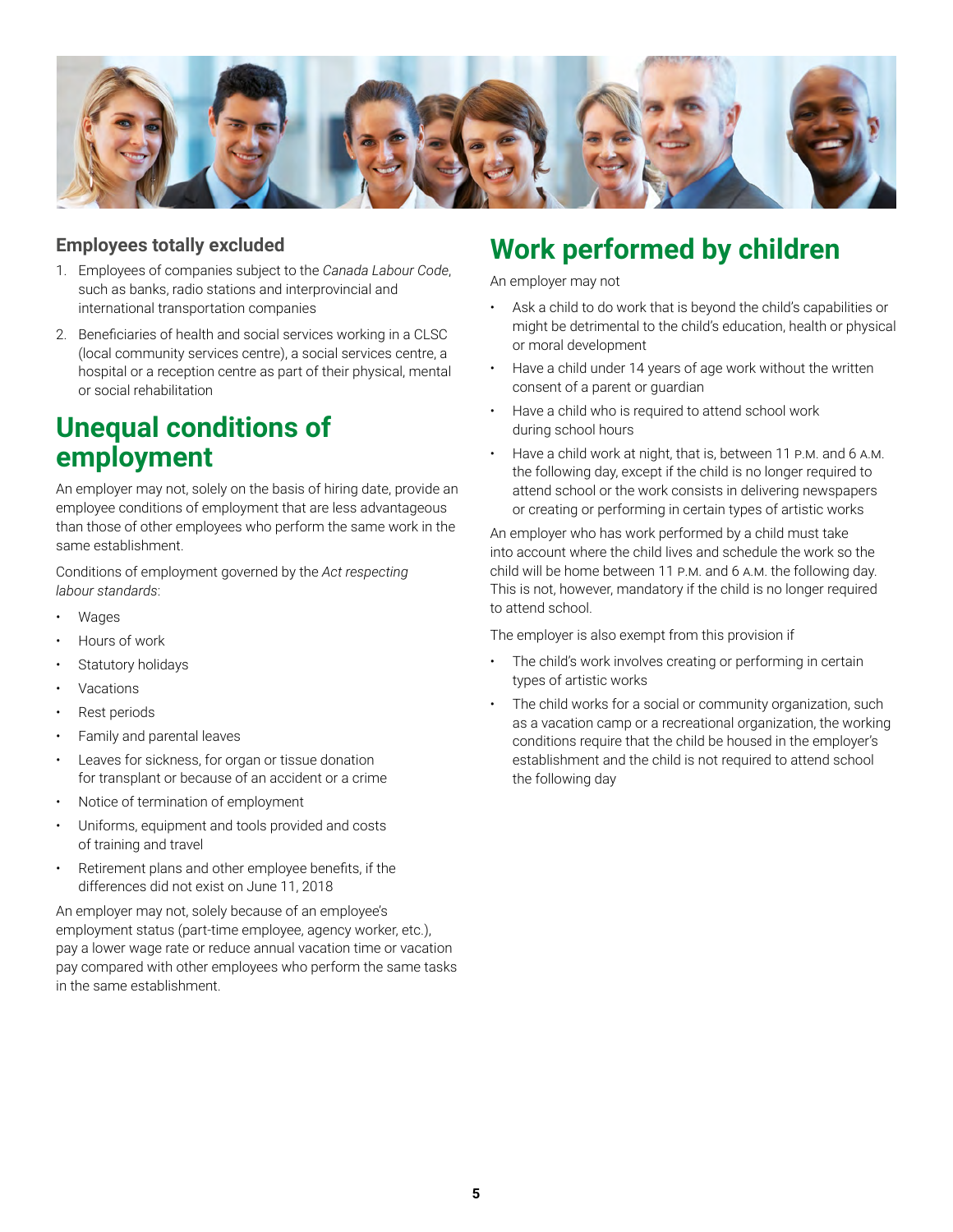# <span id="page-5-0"></span>**On the job: wages, pay and work**

### **Wages**

The minimum wage is set by the Government of Québec. The CNESST, however, supervises its application. The provisions concerning wages apply to most Québec employees, whether they work full time or part time.

#### **Exclusions**

The minimum wage standard does not apply to certain employees:

- Students who work for a social or community non-profit organization, such as a recreational organization or a vacation camp
- Trainees in a vocational training program recognized by law
- Employees paid entirely by commission who engage in commercial activities outside the establishment and whose working hours cannot be controlled

#### **Minimum wage**

Minimum wage rates are set by the Government of Québec every year. To find out the rates in effect, visit the CNESST website at **[cnesst.gouv.qc.ca](https://www.cnesst.gouv.qc.ca)**.

Employees who receive an employee benefit with a monetary value from their employer (use of a car or residence, for example) may not, nonetheless, be paid a wage below the minimum wage.

#### **Deductions**

An employer may not make wage deductions unless required by law, regulation, court order, collective agreement, decree or a mandatory supplemental pension plan. Any other wage deductions must be agreed to in writing by the employee, with the specific purpose of the deduction mentioned in the document. The employee may revoke this authorization at any time, except in the case of mandatory pension plans or group insurance plans.

#### **Voluntary retirement savings plan**

The *Voluntary Retirement Savings Plans Act* stipulates that under certain circumstances an employer must subscribe to a voluntary retirement savings plan (VRSP) and automatically enrol all eligible employees in the plan. These employees may then choose to remain enrolled in the plan or opt out of it.

To find out more about the terms and conditions of this type of plan, call Retraite Québec toll free at 1 877 660-8282 or in the Québec City region at 418 643-8282. You can also visit the Retraite Québec website at **[retraitequebec.gouv.qc.ca](https://www.retraitequebec.gouv.qc.ca)**.

Lastly, the CNESST ensures that employers comply with their obligation to subscribe to a VRSP and offer it to their employees. The CNESST also receives complaints from employees who believe that they have been dismissed or suffered reprisals or sanctions because they exercised their rights under the *Voluntary Retirement Savings Plans Act* or that the employer is attempting to circumvent the requirements of the law.

#### **Special clothing**

Employees may not receive less than the minimum wage rate because the cost of purchasing, using or maintaining special work clothes has been deducted from their wages. Employers who require their employees to wear special clothing must supply this clothing at no cost to employees paid the minimum wage.

Employers must provide all employees at no cost with any special clothing that clearly identifies the wearer with the employer: a jacket with a logo, for example. Employers may not require employees to purchase clothing or accessories that the employer sells. For tipped employees, reported tips are added to the employee's wages in calculating minimum wage under this standard.

#### **Use of raw materials, equipment or merchandise**

An employer who requires an employee to use raw materials, equipment or merchandise to execute a contract must provide these at no cost if the employee is paid the minimum wage. Furthermore, the employer may not require that an employee pay for the purchase, use or upkeep of raw materials, equipment or merchandise if this causes the employee to receive less than the minimum wage rate.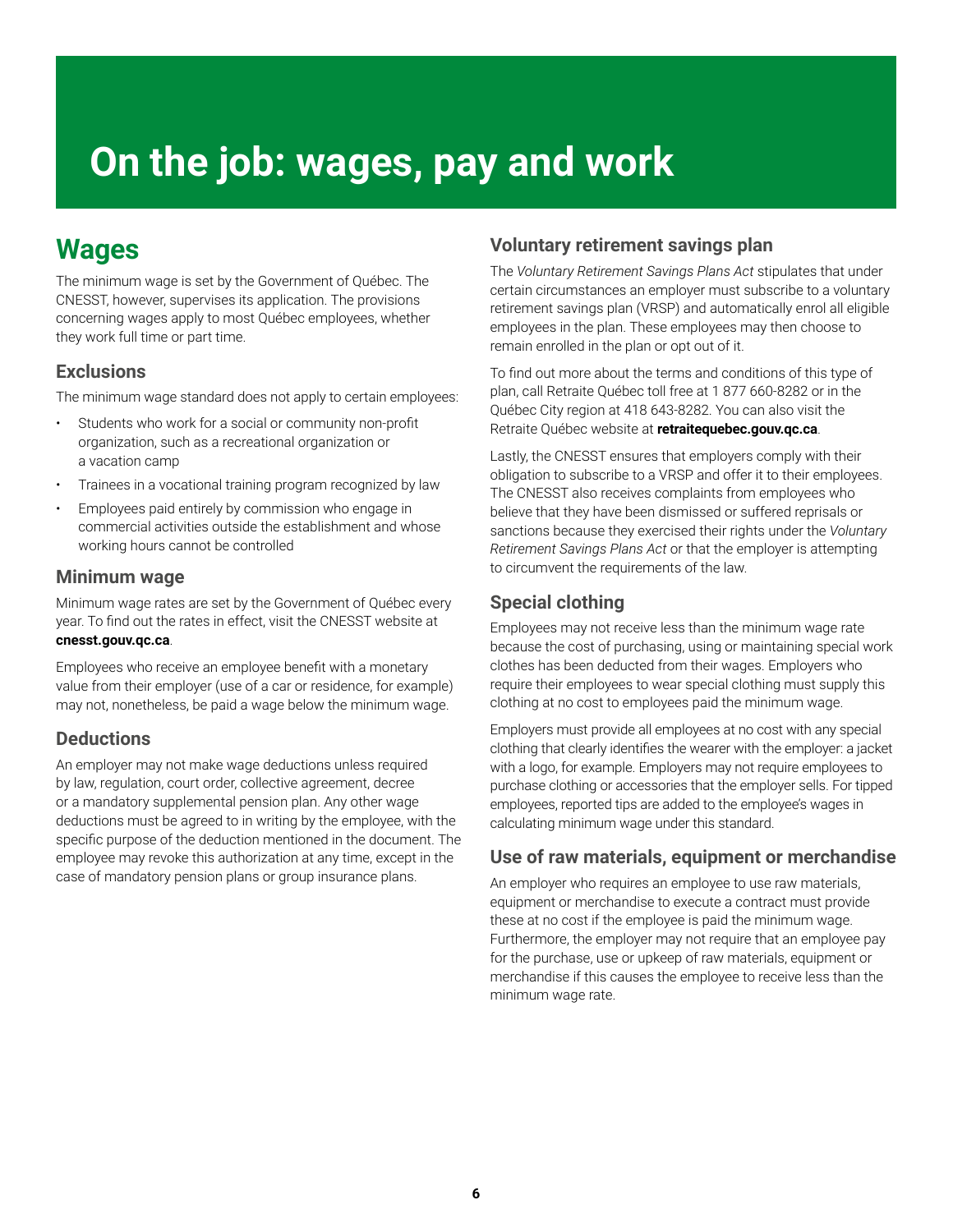<span id="page-6-0"></span>

#### **Room and board**

An employee's working conditions may require that the employer provide the employee with room and board or see to it that the employee is provided with accommodation. The maximum amount the employer may charge the employee for room and board is set by the Government of Québec. To find out what these amounts are, visit the CNESST site.

Every employee must have a bed, a chest of drawers and access to a toilet and a shower or bath.

Employees accommodated in housing units must also have access to a washer and dryer and to a kitchen equipped with a refrigerator, a stove and a microwave oven.

Employees may not be charged for anything else related to their room and board—for access to a kitchen, a living room or any other room, for example.

### **Pay**

#### **Payment of wages**

An employer has 1 month to remit an employee's first pay. After this, wages must be paid at regular intervals of no more than 16 days, or 1 month in case of managerial personnel. If pay day falls on a statutory holiday, the wages must be paid on the preceding working day.

Any amounts in excess of regular wages, such as bonuses or overtime pay earned in the week preceding a pay day, may be paid on the following pay day.

#### **Pay slip**

At each pay, employers must give employees a pay slip that allows the employees to check the calculation of their wages and deductions. The pay slip must include all relevant information:

- Employer's name
- Employee's name
- Job title
- Work period the payment is for
- Date of payment
- Number of hours paid at the regular rate
- Number of hours of overtime paid or replaced by leave, with applicable rate
- Nature and amount of any bonuses, indemnities,<sup>1</sup> holiday pay, allowances or commissions paid
- Wage rate
- Gross wages
- Nature and amount of deductions
- Net wages
- Tips reported by the employee or attributed to the employee by the employer

### **Work schedule**

#### **Hours of work and presence**

An employee is deemed to be at work and must be paid

- When the employee is available to the employer at the workplace and must wait for work to be assigned
- During breaks granted by the employer
- When travel is required by the employer
- During any trial or training period required by the employer

The employer must reimburse an employee for reasonable expenses incurred when, at the employer's request, the employee must travel or undergo training.

#### **Coffee breaks**

An employer is under no obligation to offer a coffee break but, when one is granted, it must be paid and be included when calculating hours worked.

#### **Meals**

After a period of 5 consecutive hours of work, an employee is entitled to a 30-minute break, without pay, for a meal. This meal break must be paid if the employee cannot leave his or her work station.

#### **Weekly rest period**

An employee is entitled to a rest period of at least 32 consecutive hours every week. In the case of a farm worker, the rest period may be postponed to the following week if the worker agrees.

 $^1$  An indemnity is a sum of money paid to the employee to compensate for harm suffered or inconvenience.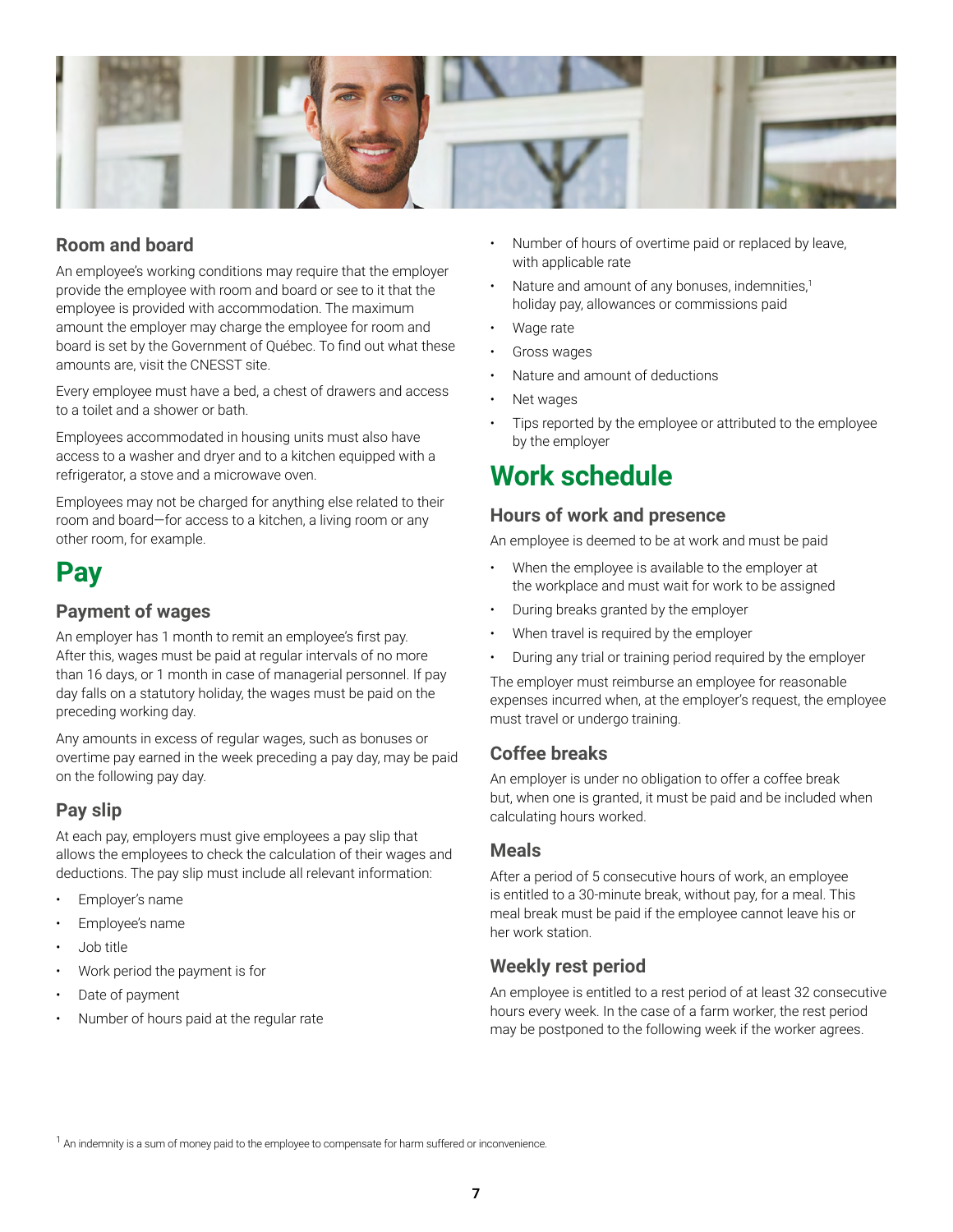#### <span id="page-7-0"></span>**Reporting pay (minimum 3 hours)**

Employees who report for work at the express request of their employer or in the normal course of their employment and who, in the end, do not work or work less than 3 consecutive hours are entitled to reporting pay equal to 3 hours' wages at their usual hourly rate. Employees are entitled to tips received during this period. If overtime provisions entitle the employee to a higher amount, the employee does not receive the 3 hours of reporting pay but instead the number of overtime hours increased by 50%.

This provision does not, however, apply in cases of certain unforeseeable circumstances, such as a fire, or when the employee is hired for periods of less than 3 hours: ushers, school bus drivers and school crossing guards, for example.

#### **Right to refuse to work**

An employee may refuse to work

- 1. On any given day
	- More than 2 hours beyond the employee's regular working hours or more than 14 hours per 24-hour period, whichever period is shorter
	- More than 12 hours per 24-hour period, if the employee's daily working hours are flexible or non-continuous
- 2. In any given week
	- More than 50 hours, unless the working hours are staggered

 3. If the employee is not informed of his or her work schedule at least 5 days in advance, unless the employee is a farm worker or the nature of the duties performed requires that the employee remain available

Under certain unforeseeable circumstances, however, employees may not exercise their right to refuse to work.

### **Overtime**

#### **Normal work week**

A normal work week is usually 40 hours. The length of the work week determines at what point an employee begins to work overtime.

For certain employees, however, the length of the normal work week is not 40 hours:

| Clothing industry employees <sup>2</sup>                         | 39 hours |
|------------------------------------------------------------------|----------|
| Security guards who work for a security firm                     | 44 hours |
| Loggers and sawmill employees                                    | 47 hours |
| People who work in remote areas or in the<br>James Bay territory | 55 hours |
| Security quards who do not work for a security firm              | 60 hours |

A normal work week is not a time limit beyond which an employee may refuse to work.

#### **Calculation of overtime**

Hours worked in addition to the normal work week must be paid at the regular hourly wage increased by 50% (time and a half), not counting hourly premiums (night shift allowance, for example).

The employer may, at the employee's request, replace the payment of overtime with leave equivalent to the overtime worked plus 50% (7 hours =  $10\frac{1}{2}$  hours).

Vacations and statutory holidays are considered like days worked when calculating overtime.

#### **Exceptions**

The standard for overtime rates does not apply to the following:

- Students working at a vacation camp or for a social or community non-profit organization, such as a recreational organization
- Managerial personnel
- Employees who work outside the establishment and whose working hours cannot be controlled
- Employees assigned to canning, packaging and freezing fruits and vegetables during the harvesting period

2 Employees who work in the following industries:

- Men's and boys' shirt industry
- Women's clothing industry
- Men's clothing industry
- Leather glove industry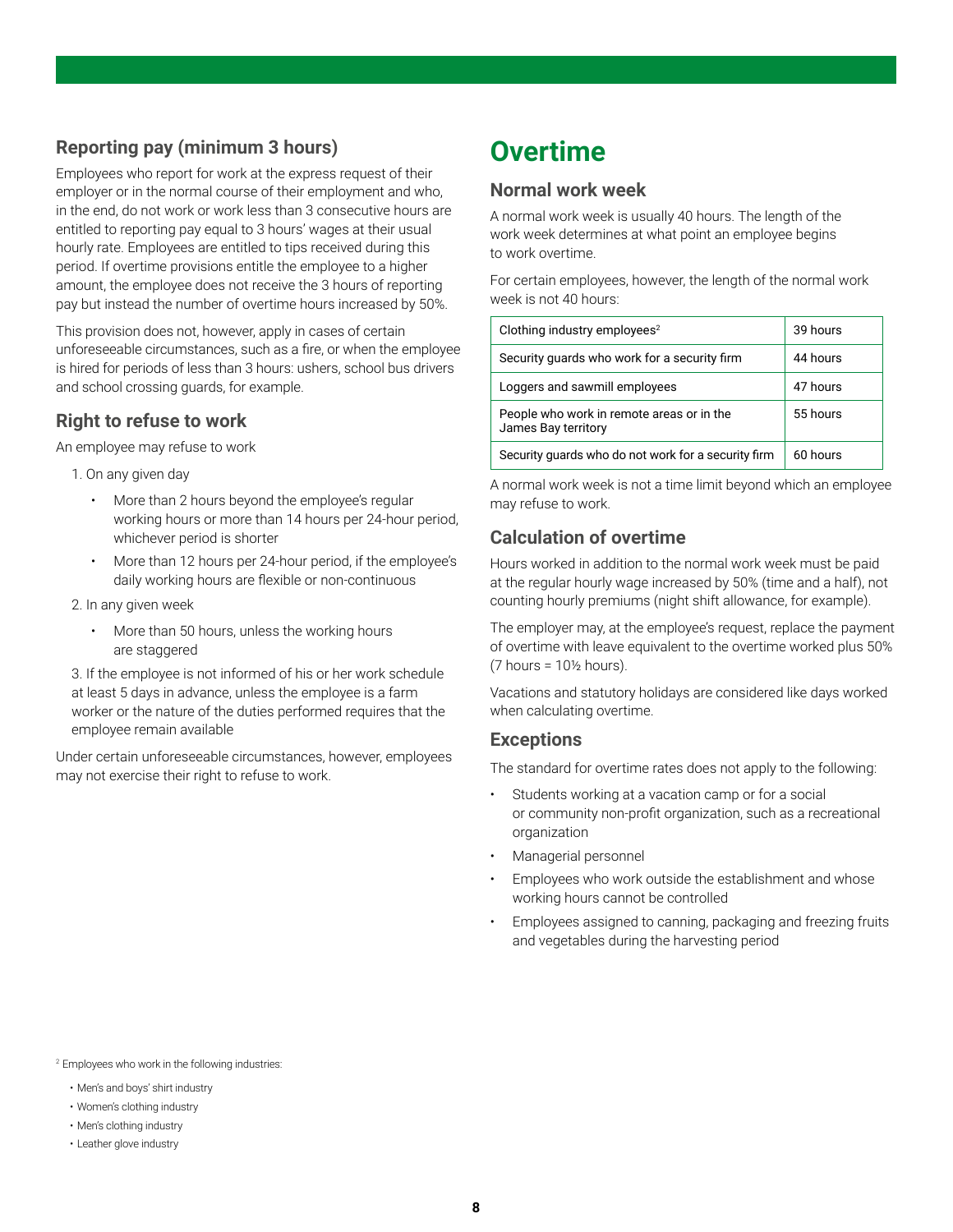- <span id="page-8-0"></span>• Employees working for fishing, fish processing or fish canning operations
- Farm workers
- Employees whose sole duty is to care for a child or a sick, handicapped or elderly person in the child's or the person's home, including performing household tasks directly related to the immediate needs of the individual cared for, unless the work serves to procure profit for the employer

#### **Staggered working hours**

If authorized by the CNESST, the employer may stagger working hours over several weeks for purposes of overtime calculation. This authorization is not necessary when staggered working hours are provided for in a collective agreement or a decree.

In addition, under certain circumstances, an employer and an employee may agree to stagger the employee's working hours other than on a weekly basis without authorization from the CNESST.

### **Tipped employees**

Tipped employees generally receive tips and work in one of the following:

- A restaurant (except fast food outlets)
- A company that sells, delivers or serves meals for consumption off the premises
- A place where alcoholic beverages are sold for consumption on the premises
- An establishment that provides accommodations for tourists in return for payment, including campgrounds

#### **Tips**

Tips are sums given voluntarily by customers to an employee or service charges added to a customer's bill. Administrative charges added to a bill are not tips. Tips belong entirely to the employee who provided the service, whether or not they were paid directly. Tips must not be confused with wages.

An employer who collects tips must give them directly to the employee who provided the service. Tips include service charges added to the customer's bill but not administrative charges added to the bill.

An employer must always pay the employee at least the minimum wage in addition to the tips earned.

#### **Tip-sharing arrangements**

Tipped employees are entitled to participate in a tip-sharing arrangement. Whether the arrangement is spelled out in writing or verbal, the employees entitled to tips must give their free and voluntary consent to it. The employer may not impose a tip-sharing arrangement on employees or take part in setting it up.

Employees who participate in a tip-sharing arrangement may ask the employer to manage its application and distribute the tips among the participants.

Employees hired in an establishment where there is already a tip-sharing arrangement are required to participate in it.

The CNESST cannot claim sums for employees who opt out of a tip-sharing arrangement, nor can it take legal action against employees who do not fulfil their obligations to co-workers under a tip-sharing arrangement.

#### **Credit card fees**

An employer may not require a tipped employee to pay credit card fees.

#### **Reporting tips**

When calculating vacation pay, public holiday pay, termination pay and pay for the National Holiday or a bereavement or marriage leave, the employer must take into account the employee's wages plus the tips the employee reported or the employer attributed to the employee.

The *Act respecting labour standards* requires an employer to accept the amount of tips reported by an employee and protects employees against reprisals an employer might take against them should they exercise their rights.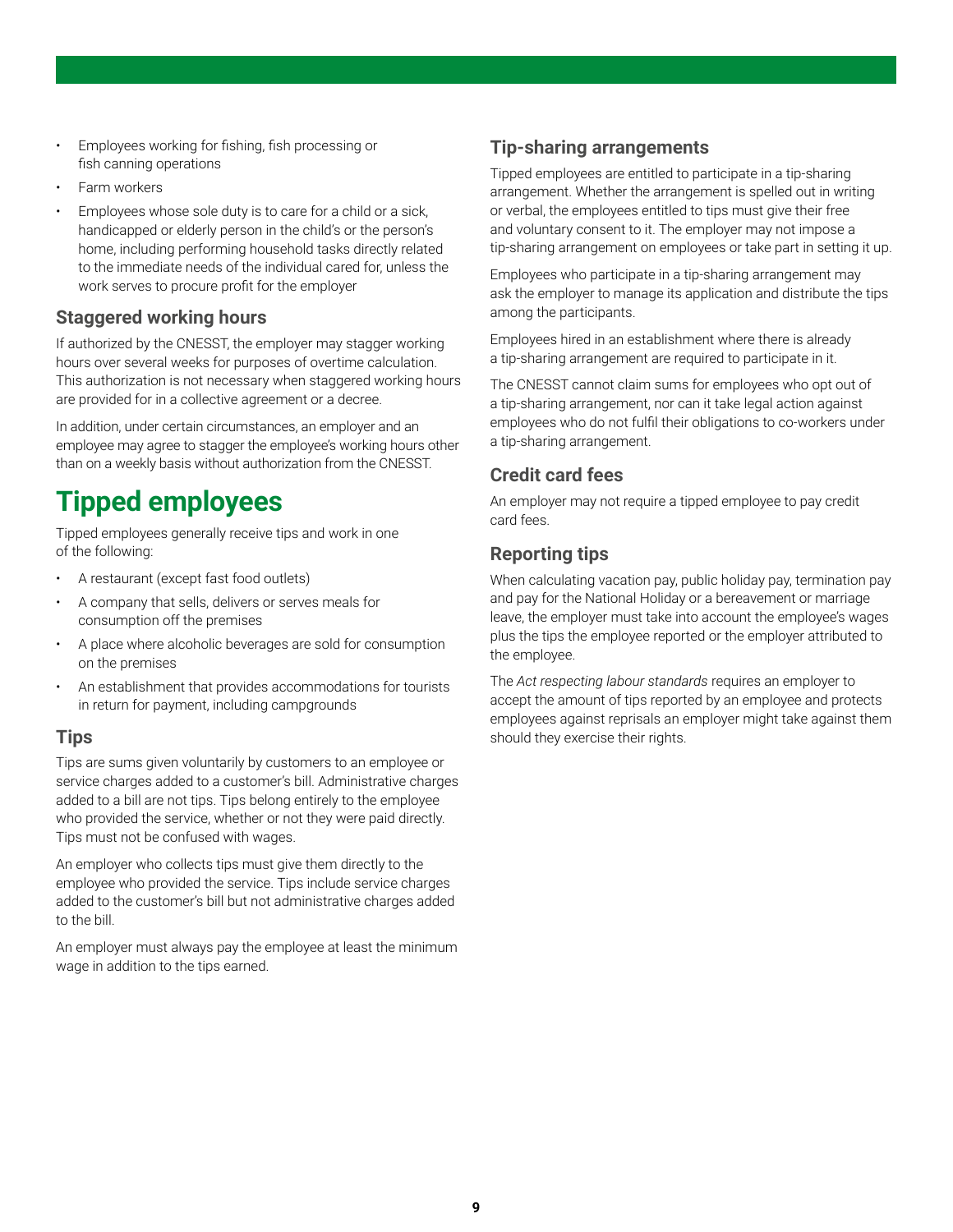# <span id="page-9-0"></span>**On the job: holidays and leaves**

### **Statutory holidays**

Most employees in Québec are entitled to take the following statutory holidays off work and receive public holiday pay:

- January 1 (New Year's Day)
- Good Friday or Easter Monday (employer's choice)
- The Monday preceding May 25 (National Patriots' Day)
- July 1 or, if this is a Sunday, July 2 (Canada Day)
- The first Monday in September (Labour Day)
- The second Monday in October (Thanksgiving)
- December 25 (Christmas Day)

Employees required to work on any of these statutory holidays are entitled, in addition to their wages for the day worked, to public holiday pay or a substitute holiday for which they must be paid public holiday pay (employer's choice). The substitute holiday must be taken in the 3 weeks before or after the statutory holiday.

Employees on vacation at the time of one of these statutory holidays and employees who normally do not work the day on which the holiday falls are entitled to public holiday pay or a substitute holiday on a date agreed upon between the employee and the employer.

Clothing industry employees are entitled to the following holidays in addition to those mentioned above:

- January 2
- Good Friday and Easter Monday

#### **Exceptions**

The standard for statutory holidays does not apply to the following:

- Employees absent from work without permission or valid cause on the working day before or after the holiday. Such employees do not receive either public holiday pay for this holiday or a substitute holiday, provided this was a working day on which the employee normally worked
- Employees covered by a collective agreement or decree that entitles them to at least 7 statutory holidays in addition to the National Holiday
- Non-unionized employees who receive a number of statutory holidays, in addition to the National Holiday, equal to the number provided for under the collective agreement or decree of the unionized employees of the company for which they work

#### **Public holiday pay and substitute holiday**

Public holiday pay for statutory holidays and the National Holiday is calculated as follows:

> 1/20 of the wages earned during the 4 complete weeks of pay preceding the week of the holiday, excluding overtime

It is important to understand that it is the 4 complete weeks of pay prior to the week of the holiday that are used to calculate the holiday pay.

For tipped employees, reported or attributed tips are considered in calculating the holiday pay.

For employees paid in whole or in part by commission, the public holiday pay is calculated using the following formula:

> 1/60 of the wages earned during the 12 complete weeks of pay preceding the week of the holiday, excluding overtime

# $\blacksquare$  monCalcul

#### **AN ONLINE CALCULATION TOOL**

monCalcul is a tool offered by the CNESST to help you figure out how much you are entitled to. You can access monCalcul on the CNESST website at **[cnesst.gouv.qc.ca](https://www.cnesst.gouv.qc.ca)**.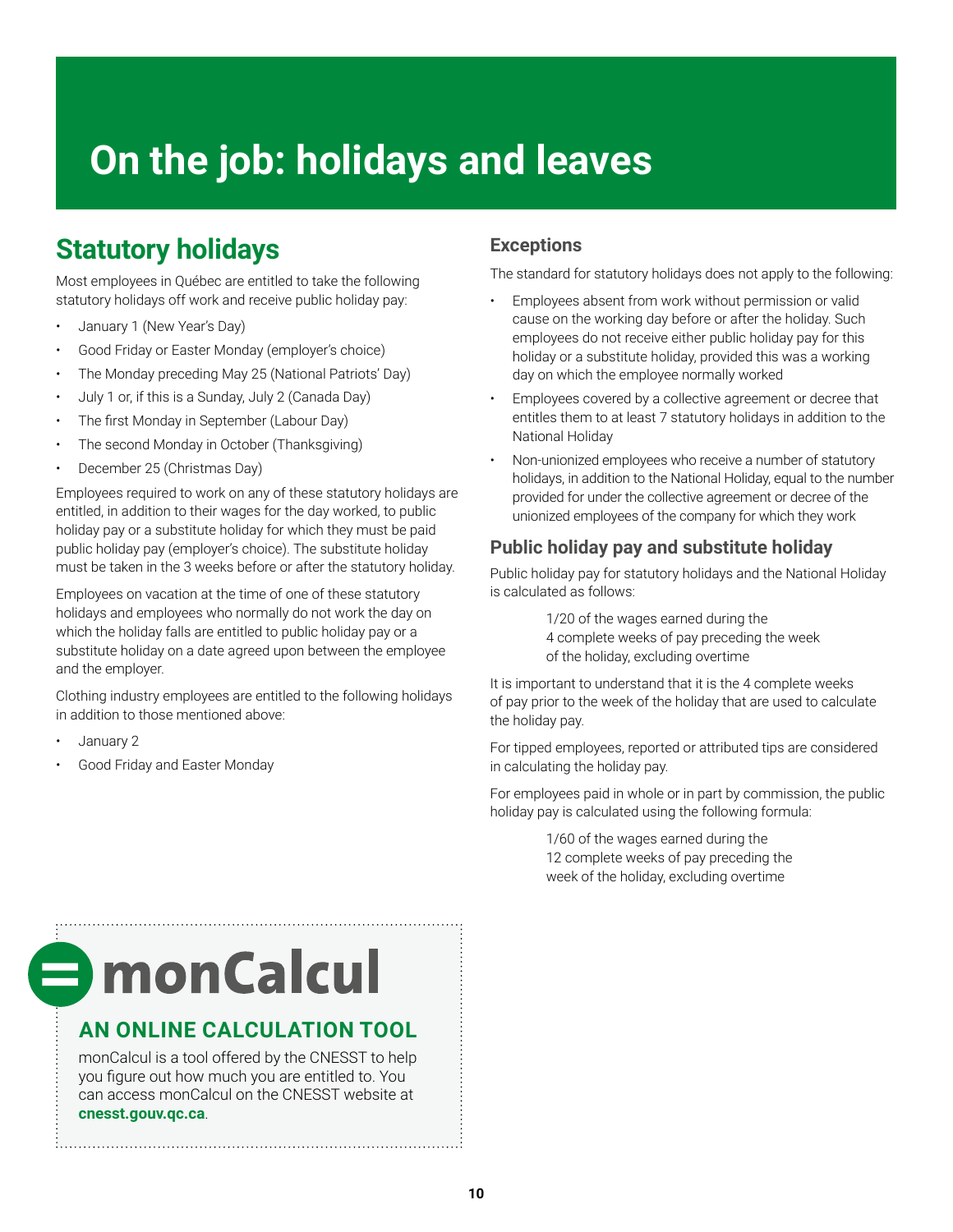<span id="page-10-0"></span>

### **National Holiday**

Québec's national holiday, June 24, is also a statutory holiday. When June 24 falls on a Sunday, then Monday, June 25, becomes the statutory holiday for employees who do not usually work on Sunday.

The only requirement to be eligible for this paid leave is to be employed on the day of the holiday.

Holiday pay for the National Holiday is calculated the same way as holiday pay for other statutory holidays.

However, if an employee must work on June 24, the employer has two options:

- Pay the employee public holiday pay for the National Holiday as well as his or her wages for the day
- Give the employee a substitute holiday the day before or after the National Holiday

If June 24 falls during an employee's vacation, the paid holiday is taken at a date agreed upon by the employee and the employer.

If June 24 falls on a day when an employee does not usually work, the employer has the option of paying the employee public holiday pay or granting him or her a substitute holiday on the working day before or after June 24, depending on the employee's usual work schedule.

### **Vacations**

Vacations are earned over a period of 12 consecutive months. This period runs from May 1 to April 30, (unless other dates are set by the employer, a decree or an agreement) and is known as the "vacation entitlement year."3

Vacation time depends on the employee's period of uninterrupted service.<sup>4</sup> Vacation pay depends on the wages the employee earned during the vacation entitlement year effective in the company.

| <b>Uninterrupted service</b><br>at end of vacation<br>entitlement year <sup>5</sup> | <b>Vacation time</b>                                                              | <b>Vacation pay</b> |
|-------------------------------------------------------------------------------------|-----------------------------------------------------------------------------------|---------------------|
| <1 year                                                                             | 1 day per full month<br>of uninterrupted service,<br>but not exceeding<br>2 weeks | 4%                  |
| 1 year to <3 years                                                                  | 2 consecutive weeks                                                               | 4%                  |
| $\geq$ 3 years                                                                      | 3 consecutive weeks                                                               | 6%                  |

#### **Exceptions**

Some employees covered by the *Act respecting labour standards* are excluded from the vacation provisions:

- Students employed in a vacation camp or a social or community non-profit organization, such as a recreational organization
- Holders of a broker's licence issued under the *Real Estate Brokerage Act* (chapter C-73.1) who are remunerated entirely by commission

3 The "vacation entitlement year" is the period of 12 consecutive months over which an employee gradually earns vacation.

4 "Uninterrupted service" means the continuous period during which the employee is bound to the employer by a contract of employment, even if performance of the work is interrupted, provided the contract is not cancelled. Uninterrupted service also includes periods during which fixed-term contracts succeed one another without an interruption that would, under the circumstances, give reason to conclude the contract was not renewed.

<sup>5</sup> Provisions differ for workers in certain sectors of the clothing industry:

- Workers with 1 to <3 years of experience: 3 weeks, including 2 consecutive weeks, and 6% vacation pay
- Workers with ≥3 years of experience: 4 weeks, including 3 consecutive weeks, and 8% vacation pay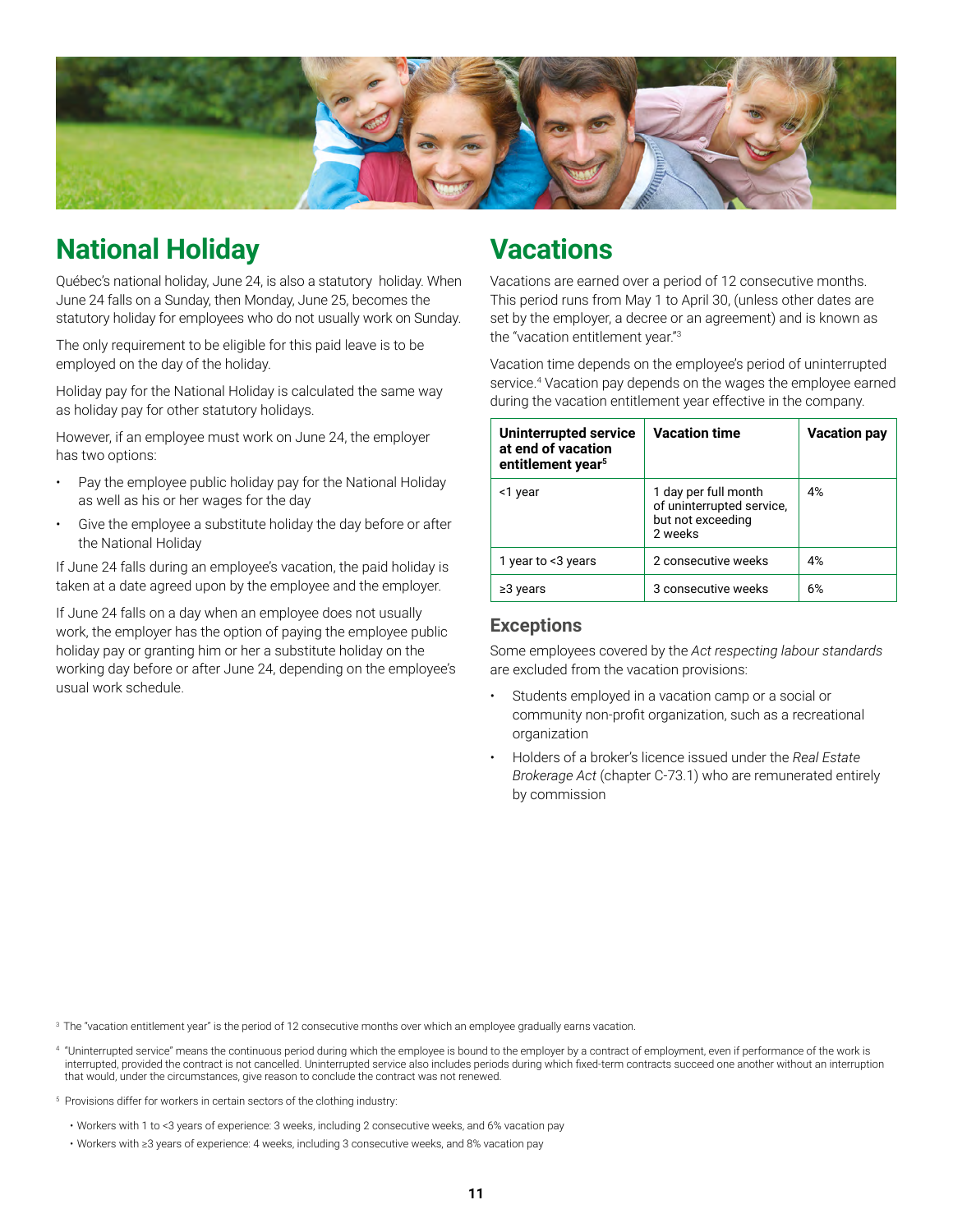### <span id="page-11-0"></span>**Family or caregiver leave**

#### **Short-term leaves**

The employment relationship is protected if an employee must be absent from work for family-related events. Employees must notify their employer that they will be absent.



| Marriage or civil union  | Of the employee                                                                                                                                                                                                                                                                                                             | 1 day with pay                                                                                                                                                                                        |
|--------------------------|-----------------------------------------------------------------------------------------------------------------------------------------------------------------------------------------------------------------------------------------------------------------------------------------------------------------------------|-------------------------------------------------------------------------------------------------------------------------------------------------------------------------------------------------------|
| Marriage or civil union  | Of the employee's child, father, mother, brother,<br>sister or of the child of the employee's spouse                                                                                                                                                                                                                        | 1 day without pay                                                                                                                                                                                     |
| <b>Birth</b>             | Of the employee's child                                                                                                                                                                                                                                                                                                     | 5 days, 2 of them with pay<br>The employee must take the leave in the 15 days<br>following the child's arrival in the employee's home. The<br>days need not be consecutive, at the employee's request |
| Adoption                 | Of a child                                                                                                                                                                                                                                                                                                                  | 5 days, 2 of them with pay<br>The employee must take the leave in the 15 days<br>following the child's arrival in the employee's home. The<br>days need not be consecutive, at the employee's request |
| Termination of pregnancy | As of the 20th week of pregnancy                                                                                                                                                                                                                                                                                            | 5 days, 2 of them with pay<br>The employee must take the leave in the 15 days<br>following the termination of pregnancy. The days need<br>not be consecutive, at the employee's request               |
| Obligations              | Relating to the care, health or education of the<br>employee's child or of the child of the employee's spouse<br>Relating to the state of health of a family member or<br>a person for whom the employee acts as caregiver as<br>attested by a health and social services professional<br>governed by the Professional Code | 10 days a year<br>The days need not be consecutive. In addition, the days<br>need not be full days, with the employer's permission                                                                    |
| Death or funeral         | Of the employee's spouse, child, father, mother, brother<br>or sister or of the child of the employee's spouse                                                                                                                                                                                                              | 2 days with pay and 3 days without pay                                                                                                                                                                |
| Death or funeral         | Of the employee's son-in-law, daughter-in-law,<br>grandparents* or grandchild or of the father, mother,<br>brother or sister of the employee's spouse*                                                                                                                                                                      | 1 day without pay                                                                                                                                                                                     |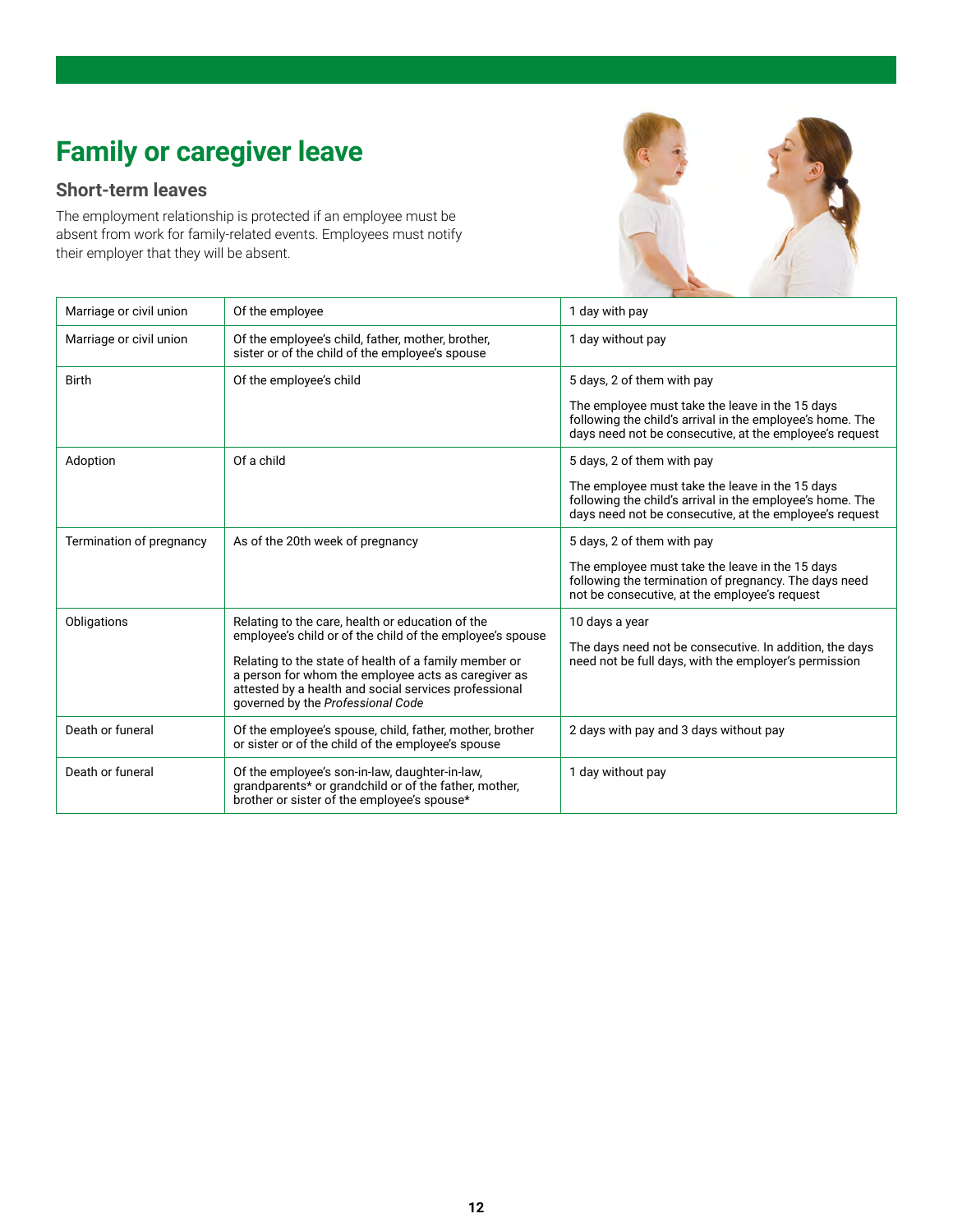#### **Long-term leaves**

The employment relationship is protected if an employee must be absent from work to care for a family member.

| Presence required<br>With a family member or a person for whom the | Up to 16 weeks without pay over a period of 12 months                                                                                                 |                                                                                                                                              |
|--------------------------------------------------------------------|-------------------------------------------------------------------------------------------------------------------------------------------------------|----------------------------------------------------------------------------------------------------------------------------------------------|
|                                                                    | employee acts as caregiver as attested by a health<br>and social services professional governed by the<br>Professional Code                           | 36 weeks over a period of 12 months if the family member<br>or person is a minor child, or 104 weeks if the minor child<br>is critically ill |
|                                                                    |                                                                                                                                                       | Up to 27 weeks if the person requiring the employee's<br>presence is critically ill                                                          |
|                                                                    |                                                                                                                                                       | The employee must have at least 3 months of service<br>with the employer                                                                     |
| Disappearance                                                      | Of the employee's minor child                                                                                                                         | Up to 104 weeks, without pay                                                                                                                 |
|                                                                    |                                                                                                                                                       | If the child is found before the end of the leave, the return<br>to work must take place no more than 11 days later                          |
| Presence required                                                  | With the employee's minor child seriously injured as a<br>result of a crime, rendering the child unable to pursue<br>his or her regular activities    | Up to 104 weeks, without pay                                                                                                                 |
|                                                                    | With the employee's minor child seriously injured while<br>attempting to lawfully arrest an offender or assisting a<br>peace officer making an arrest |                                                                                                                                              |
|                                                                    | With the employee's minor child seriously injured while<br>lawfully preventing or attempting to prevent an offence<br>or assisting a peace officer    |                                                                                                                                              |
| Death                                                              | Of the employee's minor child                                                                                                                         | Up to 104 weeks, without pay                                                                                                                 |
| Death resulting<br>from suicide                                    | Of the employee's spouse, father, mother or child<br>of full age                                                                                      | Up to 104 weeks, without pay                                                                                                                 |
| Death resulting<br>from a crime                                    | Of the employee's spouse or child of full age                                                                                                         | Up to 104 weeks, without pay                                                                                                                 |
| Death                                                              | Of the employee's spouse or child of full age while<br>attempting to arrest an offender or assisting a peace<br>officer making an arrest              | Up to 104 weeks, without pay                                                                                                                 |
| Death                                                              | Of the employee's spouse or child of full age while<br>lawfully preventing or attempting to prevent an offence<br>or assisting a peace officer        | Up to 104 weeks, without pay                                                                                                                 |

If the absence is related to a crime, the employer must be able to verify that the serious bodily injury or death is the result of the crime or that the missing person is in danger.

An employee is not entitled to these leaves if it is shown that the employee or the deceased person (spouse or child of full age) was a party to the crime or contributed, through gross fault, to the injuries sustained. If the employee's minor child died while participating in a crime, the employee is entitled to the leaves.

If the employee continues to contribute to group insurance and pension plans during the leave, the employer must do likewise.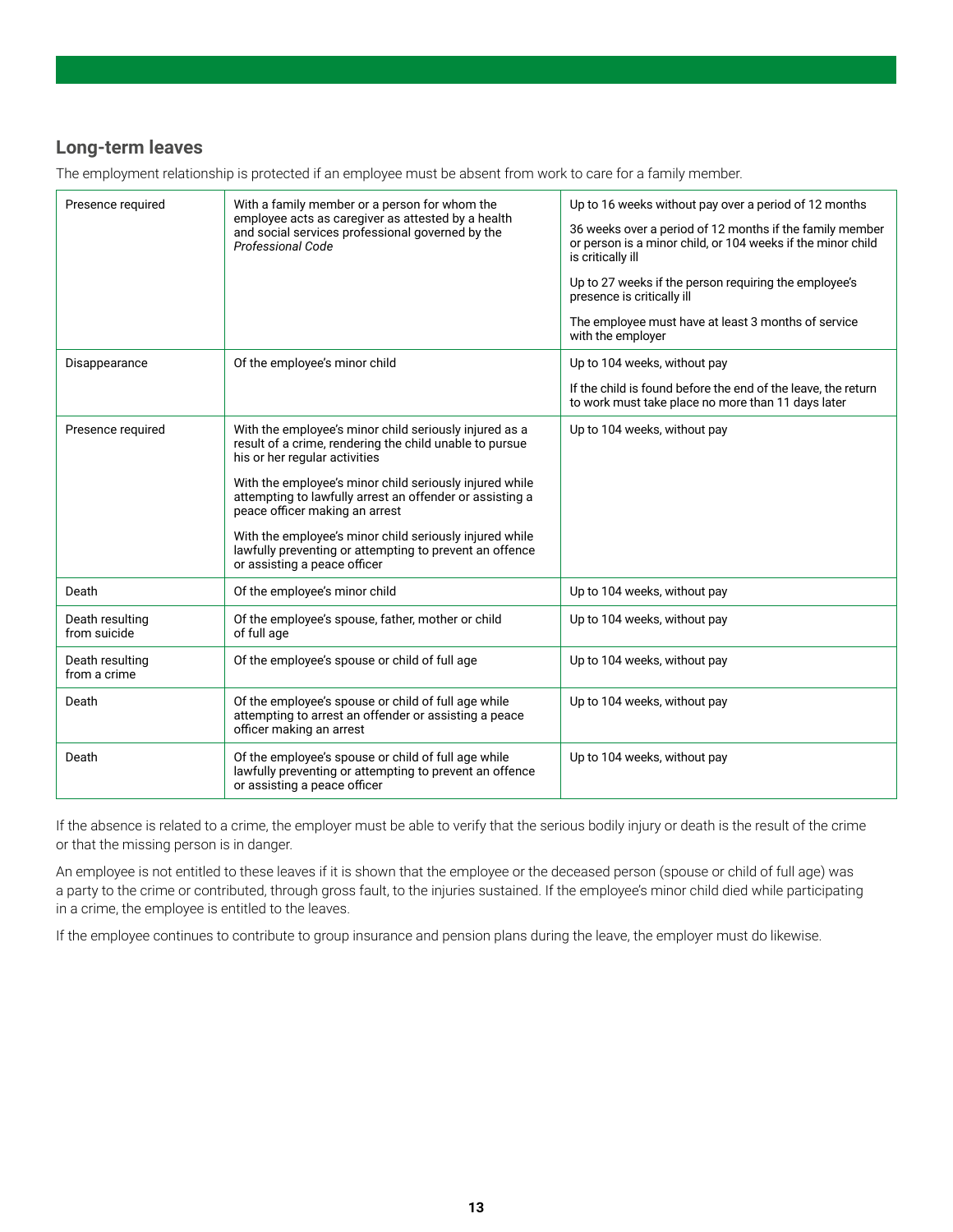#### <span id="page-13-0"></span>**Period of leave and return to work**

The leave may not begin before the day of the event and must end no more than 104 weeks after it. Employees must notify their employer as soon as possible of their absence and the reasons for it. If a new event affecting the same child occurs during a leave period and it entitles the employee to a new leave, the longer period applies, and the start date is the date of the first event.

The employer may ask the employee to provide documentation attesting to the reasons for the leave, particularly the reasons for lengthy or repeated absences. During the leave, the employee may return to work intermittently or on a part-time basis if the employer agrees.

When employees return to work, they must be reinstated in the position they occupied before the leave, with the wages and benefits they would have been entitled to had they remained at work.

If their position has been abolished, employees retain the rights and privileges they would have been entitled to had they remained at work. These provisions must not, however, give employees any benefits they would not have been entitled to had they remained at work.

This right does not prevent the employer from dismissing, suspending or transferring an employee if the consequences of the sickness, accident or crime or the repetitive nature of the absences constitute good and sufficient cause to do so.

Lastly, in case of dismissals<sup>6</sup> or layoffs that would have included the employee had he or she remained at work, the employee retains the same return-to-work rights as the other employees dismissed or laid off.

### **Leave for sickness, accident, organ or tissue donation, domestic or sexual violence or due to a crime**

Employees may be absent from work without pay if

| • They are sick, making an organ or tissue donation or are a victim<br>of an accident or of domestic or sexual violence | Up to 26 weeks over a period of 12 months                                                                                                                                                                |
|-------------------------------------------------------------------------------------------------------------------------|----------------------------------------------------------------------------------------------------------------------------------------------------------------------------------------------------------|
| • They are seriously injured as a result of a crime, rendering them<br>unable to do their usual job                     | Up to 104 weeks <sup>7</sup><br>The leave begins no earlier than the date of the crime or, if the employee                                                                                               |
| • They are injured while attempting to lawfully arrest an offender<br>or assisting a peace officer making an arrest     | was absent owing to sickness, organ or tissue donation for transplant or<br>an accident, no earlier than the end of the 26-week period. It ends no later<br>than 104 weeks after the crime was committed |
| • They are injured while lawfully preventing or attempting to prevent<br>an offence or assisting a peace officer        |                                                                                                                                                                                                          |

Employees must notify their employer as soon as possible of their absence and the reasons for it. The employer may ask the employee to provide certification explaining the reason for the length of a leave or why repetitive leaves are necessary.

If an employee continues to contribute to group insurance plans and pension plans during his or her leave, the employer must do likewise.

In the event of an occupational disease or work accident, employees are covered by the occupational health and safety plan administered by the CNESST. Their employment and income are protected. For more information, visit our website.

<sup>&</sup>lt;sup>6</sup> A dismissal is the permanent termination of an employee's employment owing to an economic or technological change in the company. A layoff is the temporary interruption of an employee's employment owing to a change in the company's labour needs.

 $^7$  Employees are not entitled to these leaves if it is shown that they were a party to the crime. In addition, these leaves do not apply in case of an employment injury in the meaning of the *Act respecting industrial accidents and occupational diseases*.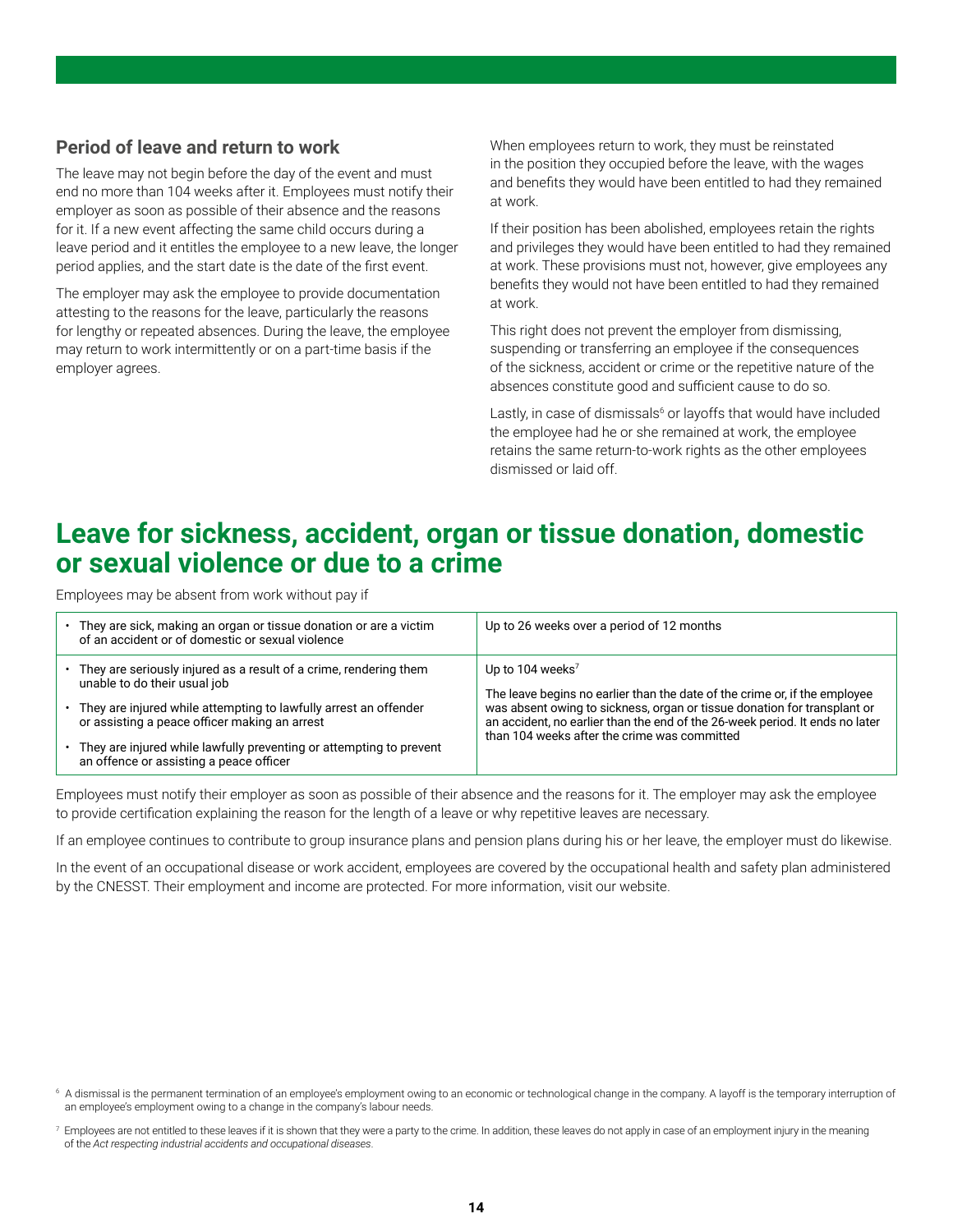#### <span id="page-14-0"></span>**Return to work**

If the employer agrees, an employee may return to work intermittently or on a part-time basis during the period of a leave due to serious bodily injury as a result of a crime.

When employees return to work, they must be reinstated in the position they occupied before the leave, with the wages and benefits they would have been entitled to had they remained at work. If their position has been abolished, employees retain the rights and privileges they would have been entitled to had they remained at work.

These provisions must not, however, give employees any benefits they would not have been entitled to had they remained at work.

This right does not prevent the employer from dismissing, suspending or transferring an employee if the consequences of the sickness, accident or crime or the repetitive nature of the absences constitute good and sufficient cause to do so.

Lastly, in case of dismissals or layoffs that would have included the employee had he or she remained at work, the employee retains the same return-to-work rights as the other employees dismissed or laid off.



### **Two days of paid leave**

An employee is entitled to 2 days of paid leave per year

- For family responsibilities related to the care, health or education of the employee's child or the child of the employee's spouse (short-term leave)
- As caregiver for a family member or other person in poor health (short-term leave)
- In case of sickness
- For organ or tissue donation
- Owing to an accident, domestic or sexual violence or a crime

#### *Conditions*

- The employee becomes entitled to this paid leave on completion of 3 months of uninterrupted service.
- The law provides for a total of 2 days of paid leave per calendar year (January 1 to December 31).
- These days may not be deferred from one year to the next or cashed out.

Pay for these days of leave is calculated in the same way as public holiday pay:

- 1/20 of the wages earned during the 4 complete weeks of pay preceding the week of the leave, excluding overtime
- 1/60 of the wages earned during the 12 complete weeks of pay preceding the week of the leave in the case of an employee paid in whole or in part on a commission basis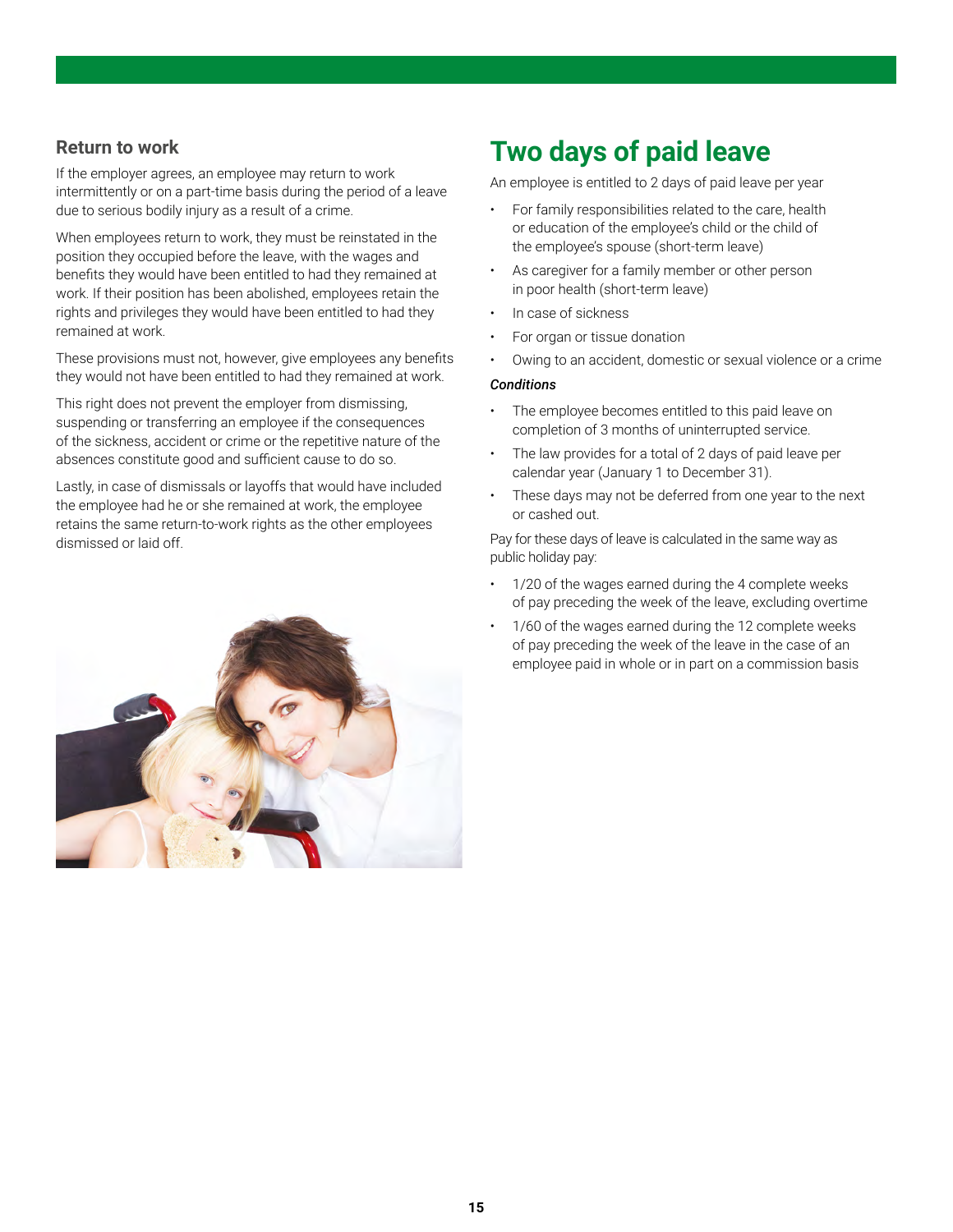### <span id="page-15-0"></span>**Maternity leave**

In Québec, pregnant employees are entitled to up to 18 consecutive weeks of unpaid maternity leave. Parental leave may be taken in addition to maternity leave.

Maternity leave may be spread out before or after the expected date of delivery as the employee wishes or needs. The employer may grant a longer maternity leave at the employee's request.

Maternity leave begins no earlier than the 16th week before the expected date of delivery and ends no later than 20 weeks after the birth. If the leave begins on the date of birth, the week of the delivery is not included in the calculation.

From the 6th week before the expected date of delivery, the employer may, in writing, require a medical certificate attesting that the employee is fit to work. If the employee does not provide the certificate within 8 days, the employer may, also by written notice, require that the employee take her maternity leave.

At the worker's request, the leave may be suspended if her or her child's health condition so requires.

The leave may also be extended if the child's or the mother's health so requires.

In this case, the employee must provide a notice from her physician before the initial leave ends. In some very specific cases, the leave may, at the employee's request, be taken as non-consecutive weeks, if the child is hospitalized or the employee is absent because she herself or a family member is sick.

If the birth takes place after the expected delivery date, the employee is entitled to at least 2 weeks of maternity leave after the delivery.

If the employee continues to contribute to group insurance and pension plans during her leave, the employer must do likewise.

#### **Absences during pregnancy**

An employee may be absent from work without pay as often as necessary for examinations related to her pregnancy. She must notify her employer of these absences as soon as possible.

#### **Special maternity leave**

An employee is entitled to special maternity leave without pay if there is a risk of termination of the pregnancy or the pregnancy threatens the health of the mother or the unborn child. The employee must provide a medical certificate attesting to the risk or threat and indicating the length of the leave and the expected date of delivery. In this case, regular maternity leave begins 4 weeks before the expected date of delivery.

#### **Termination of pregnancy**

In case of termination of pregnancy before the start of the 20th week prior to the expected date of delivery, the maximum leave is 3 weeks, unless a medical certificate attests that the employee needs an extended leave.

If the termination of pregnancy occurs in the 20th week or later, the employee is entitled to maternity leave without pay for up to 20 consecutive weeks starting from the week of the termination. The employee must inform her employer of the event as soon as possible and give written notice of the expected date of her return to work. The notice must be accompanied by a medical certificate.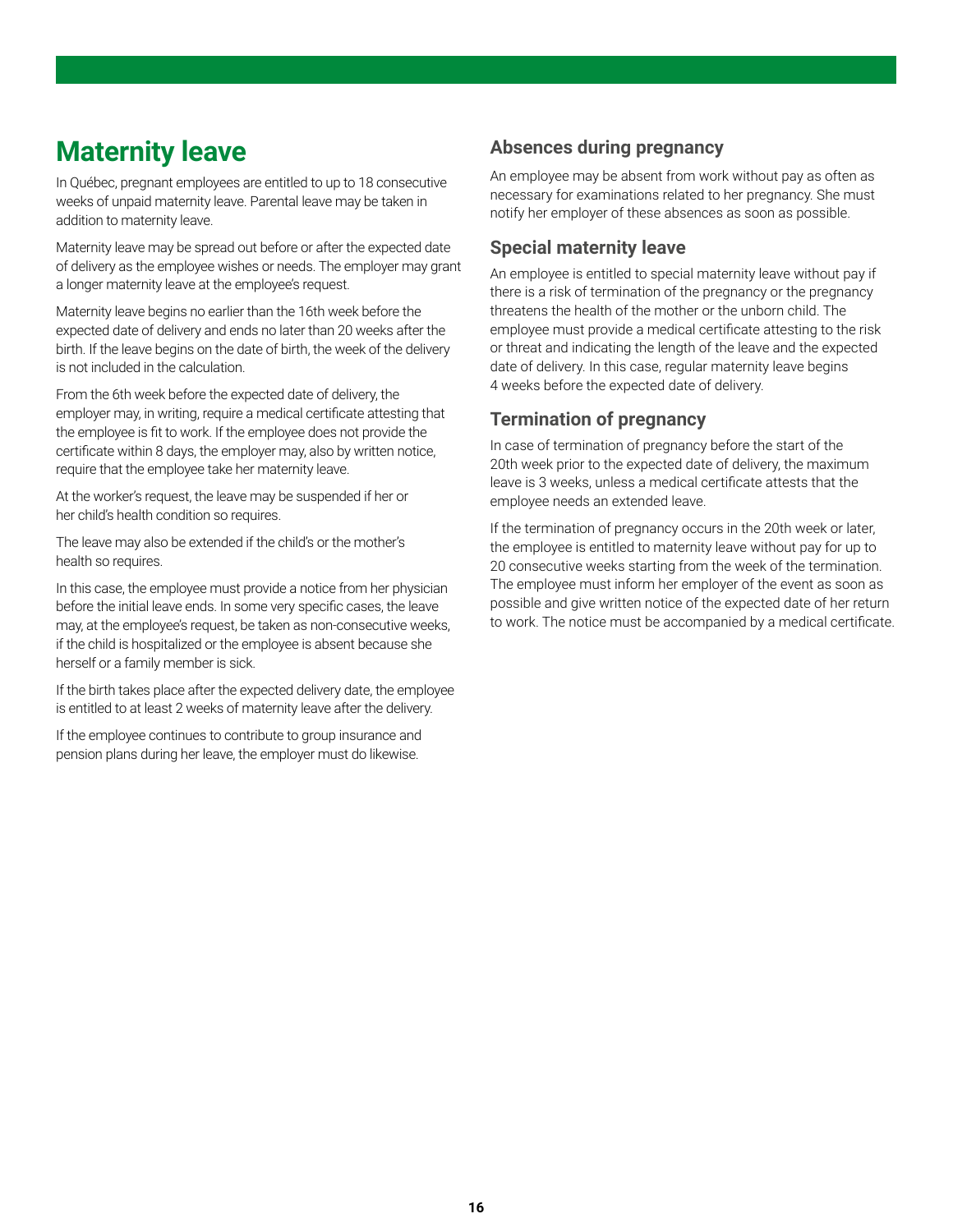#### **Employee's written notice to the employer**

The employee must give her employer 3 weeks' written notice indicating the date she will go on maternity leave and the date she will return to work. The notice period may be shorter if her health requires her to leave earlier, in which case she must provide a medical certificate attesting to why she has to leave work.

The written notice must always be accompanied by a medical certificate attesting to the pregnancy and the expected date of delivery. A written report signed by a midwife may replace the medical certificate.

In the event of a termination of pregnancy or premature birth, the employee must, as soon as possible, give her employer written notice of the event and the expected date of her return to work, accompanied by a medical certificate attesting to the event.

#### **Return to work**

At the end of the maternity leave, the employer must reinstate the employee in her former position with the wages and benefits she would have been entitled to had she remained at work.

If her position has been abolished, the employee retains the same rights and privileges she would have been entitled to had she remained at work.

These provisions must not, however, give the employee any benefit she would not have been entitled to had she remained at work.

The employee may return to work before the date indicated in the notice she gave her employer before leaving. She must send the employer, 3 weeks in advance, a new notice indicating the date of her return. If the employee wishes to return to work less than 2 weeks after the birth, the employer may require her to provide a medical certificate attesting that she is fit to work.

If the employee does not return to work on the date specified in the notice, the employer may presume that she has resigned from her position.

#### **Vacation**

An absence for maternity leave during the vacation entitlement year does not affect the employee's vacation time. The employee is entitled to vacation pay equivalent, depending on her length of uninterrupted service, to 2 or 3 times the weekly average of wages earned during the entitlement year. However, employees do not earn vacation pay during parental leaves.

#### **Preventive withdrawal**

Provisions concerning preventive withdrawal are set out in the *Act respecting occupational health and safety*. For more information, call the CNESST at 1 844 838-0808.

#### **Québec Parental Insurance Plan**

Under the Québec Parental Insurance Plan, benefits are paid to provide income support for employees absent from work after the birth or adoption of a child. To find out more, contact an officer at the Centre de service à la clientèle of the Ministère du Travail, de l'Emploi et de la Solidarité sociale at 1 888 610-7727. An application for benefits can also be submitted online at **[rqap.gouv.qc.ca](https://www.rqap.gouv.qc.ca/)**.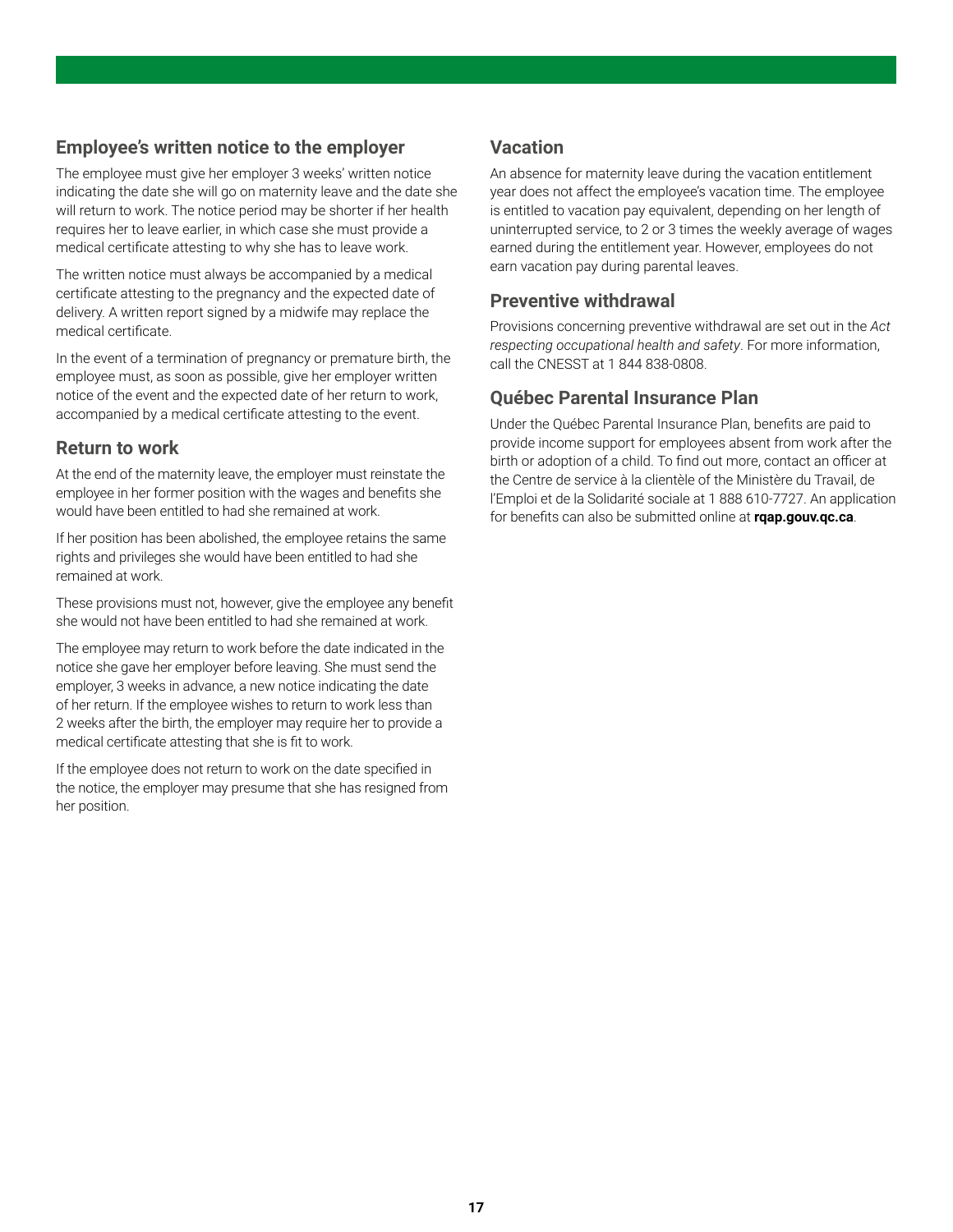### <span id="page-17-0"></span>**Paternity leave**

An employee is entitled to 5 consecutive weeks of leave without pay on the birth of his child. Parental leave may be taken in addition to paternity leave.

Paternity leave begins no earlier than the week of the child's birth and ends no later than 78 weeks after the birth. The employee must give his employer at least 3 weeks' written notice indicating the expected start date of the leave and the date he will return to work. This notice period may, however, be shorter if the child is born before the expected date.

At the worker's request, the paternity leave may be suspended, divided or extended if his or his child's health condition so requires. In some situations, at the worker's request and with the employer's agreement, the leave may be split into weeks.

#### **Return to work**

At the end of the paternity leave, the employer must reinstate the employee in his former position with the wages and benefits he would have been entitled to had he remained at work.

If his position has been abolished, the employee retains the same rights and privileges he would have been entitled to had he remained at work. These provisions must not, however, give the employee any benefit he would not have been entitled to had he remained at work.

If the employee does not return to work on the date stated in the notice, the employer may presume the employee has resigned from his job.

#### **Vacation**

An absence for paternity leave during the vacation entitlement year does not affect the employee's vacation time. The employee is entitled to vacation pay equivalent, depending on his length of uninterrupted service, to 2 or 3 times the weekly average of wages earned during the entitlement period However, employees do not earn vacation pay during parental leaves.

#### **Québec Parental Insurance Plan**

Under the Québec Parental Insurance Plan, benefits are paid to provide income support to an employee who has become a new father. To find out more, contact an officer at the Centre de service à la clientèle of the Ministère du Travail, de l'Emploi et de la Solidarité sociale at 1 888 610-7727. An application for benefits can also be submitted online at **[rqap.gouv.qc.ca](https://www.rqap.gouv.qc.ca/)**.

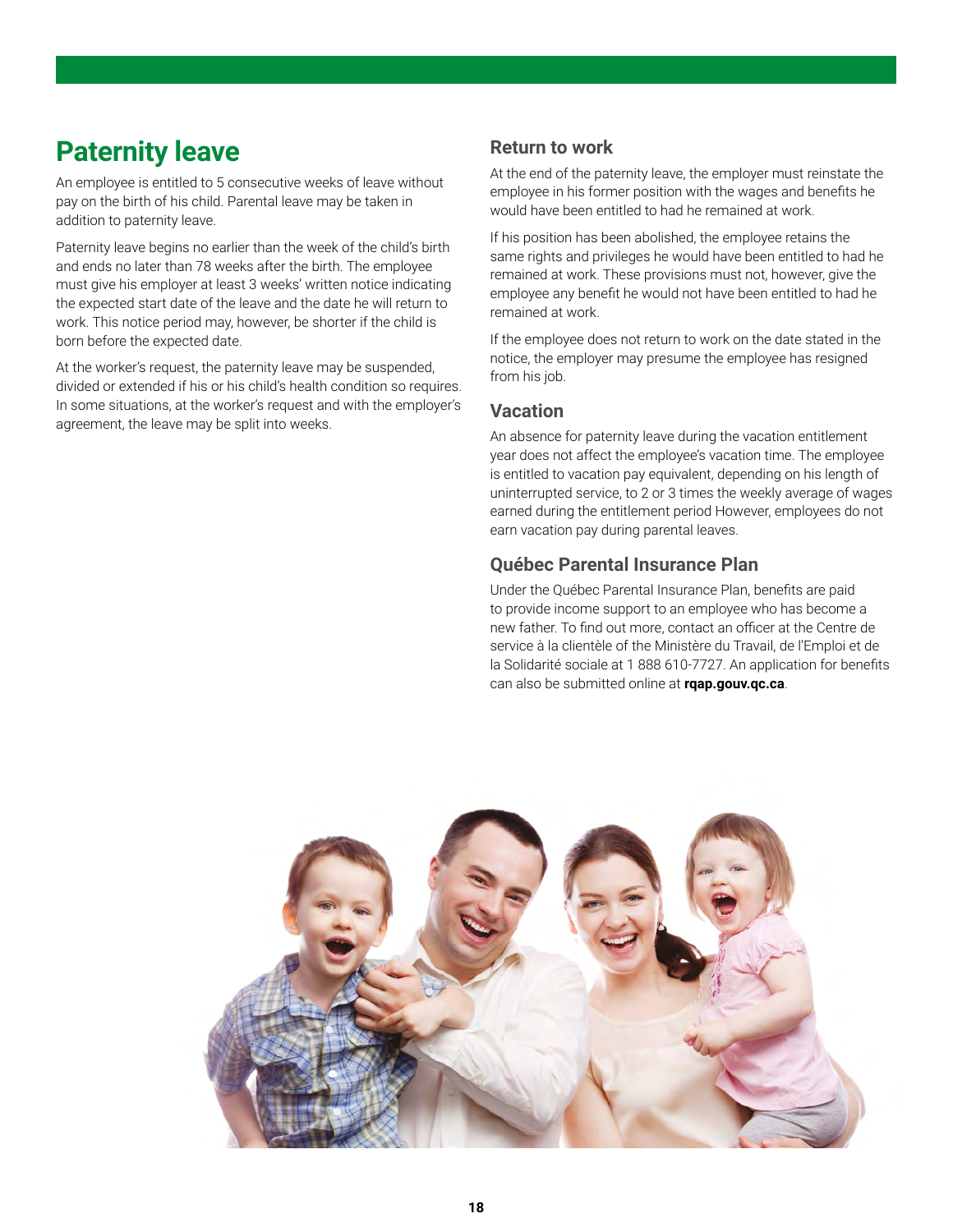### <span id="page-18-0"></span>**Parental leave**

Every parent of a newborn or a newly adopted child is entitled to parental leave without pay for up to 65 weeks. Anyone who adopts a spouse's child is also entitled to this leave.

Parental leave may begin no earlier than the week the child is born or, in the case of an adoption, the week the child is entrusted to the employee or the employee leaves work to take custody of the child outside Québec.

Parental leave is in addition to the 18-week maternity leave or 5-week paternity leave a parent is entitled to. Parental leave may be paid according to the terms and conditions of the Québec Parental Insurance Plan and be shared between the father and the mother.

Parental leave thus ends no later than 78 weeks after the birth of the child or, in the case of adoption, no later than 78 weeks after the child is entrusted to the employee. At the parent's request, the parental leave may be suspended, divided or extended if the parent's or child's health condition so requires. In some situations, at the parent's request and with the employer's agreement, the leave may be split into weeks.

If the employee continues to contribute to group insurance and pension plans during the leave, the employer must do likewise.

#### **Notice to the employer**

The employer must be given at least 3 weeks' notice indicating when the leave will begin and end. The notice period may be shorter if the employee must stay with the newborn or newly adopted child or with the mother because of their state of health.

#### **Return to work**

The employee may resume work intermittently or on a part-time basis during the parental leave if the employer agrees.

When employees return to work at the end of a parental leave, they must be reinstated in the position they occupied before the leave, with the wages and benefits they would have been entitled to had they remained at work.

If their position has been abolished, employees retain the rights and privileges they would have been entitled to had they remained at work.

These provisions must not, however, give employees any benefits they would not have been entitled to had they remained at work.

Employees may return to work before the date stated in the notice they gave the employer before leaving. They must send the employer, 3 weeks in advance, a new notice specifying the date of their return.

If the employee does not return to work on the date specified in the notice, the employer may presume that the employee has resigned from the job.

#### **Vacation**

Unlike maternity leave and paternity leave, parental leave has an effect on the calculation of vacations.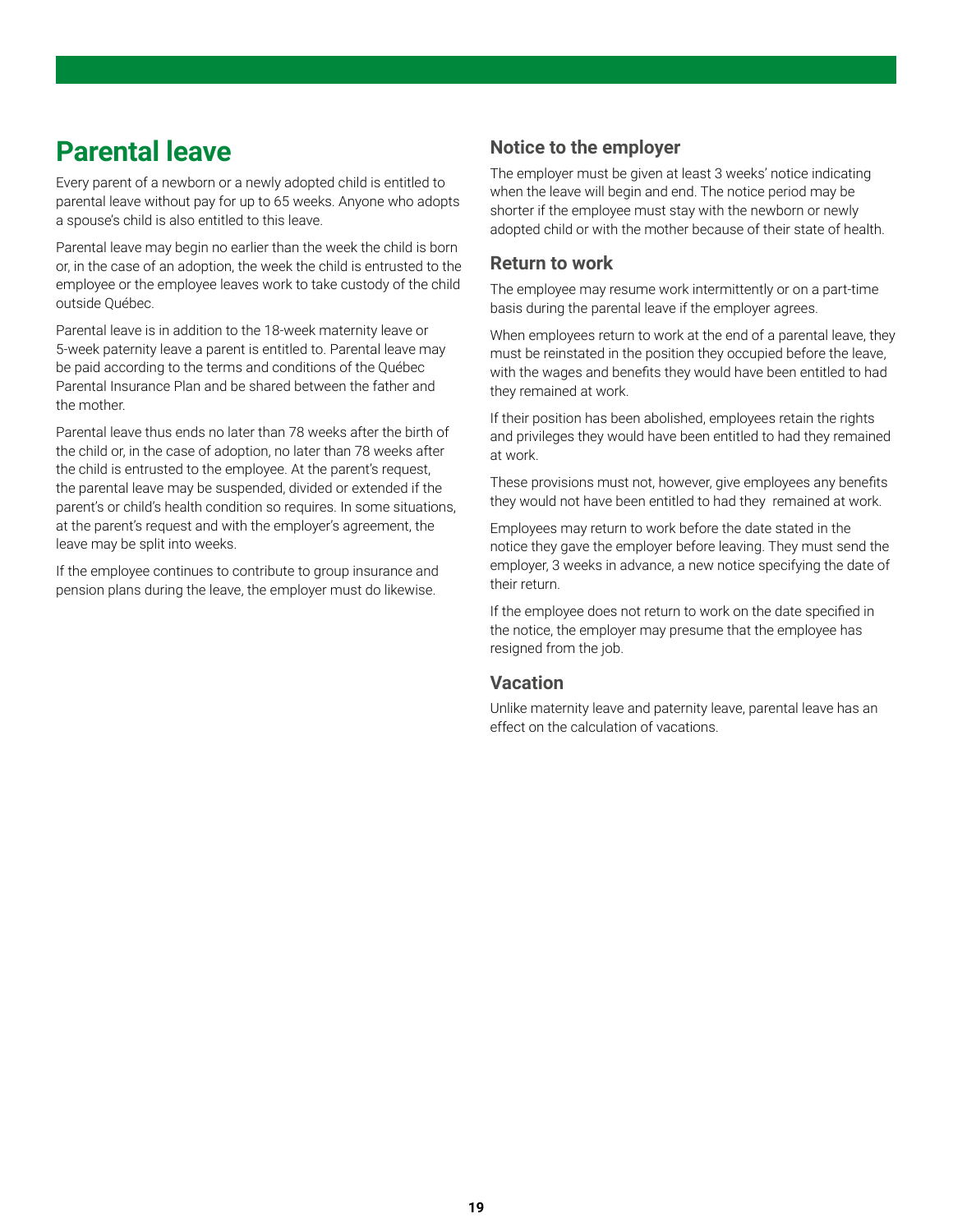# <span id="page-19-0"></span>**When employment ends**

### **Vacation pay owing**

At the end of the contract of employment, the employer must pay the employee for any vacation time not taken in addition to 4% or 6% (depending on the length of uninterrupted service) of total gross wages earned during the current vacation entitlement year.

### **Notice of termination**

Before terminating a contract of employment or laying off an employee for a period of more than 6 months, the employer must give the employee written notice of termination of employment. The employer is not required to give such notice at the end of a fixed-term contract or if the employee has completed the specific task for which the employee was hired.

The notice period varies depending on the length of an employee's uninterrupted service.

| Length of<br>uninterrupted service | Notice period |
|------------------------------------|---------------|
| 3 months to <1 year                | 1 week        |
| 1 year to <5 years                 | 2 weeks       |
| 5 years to <10 years               | 4 weeks       |
| $\geq$ 10 years                    | 8 weeks       |

#### **Exceptions**

The provisions concerning notice of termination and notice of layoff for 6 months or more do not apply to the following:

- Employees with less than 3 months of uninterrupted service
- Employees guilty of serious misconduct
- Employees dismissed or laid off as a result of an unforeseen event (force majeure), such as a fire
- Employees whose fixed-term contract has ended
- Employees who have completed the specific task for which they were hired

#### **Termination pay**

An employee who does not receive the prescribed notice of termination or is given insufficient notice must be given termination pay in lieu of notice. The termination pay must equal the wages the employee would normally have earned between the date on which the notice should have been sent and the end of the employment. Overtime is not included in calculating termination pay.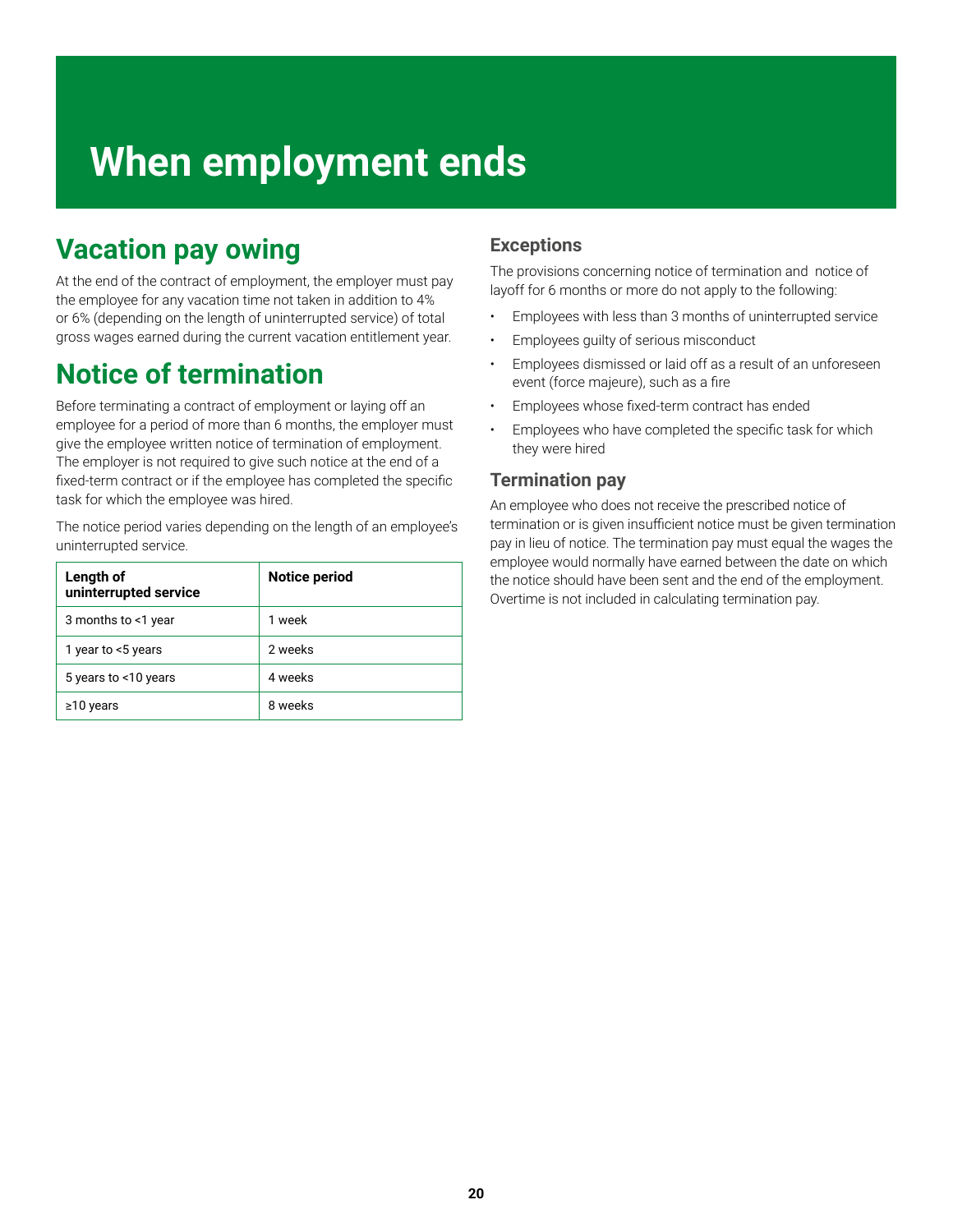<span id="page-20-0"></span>

#### **Special provisions**

Termination pay for an employee paid in whole or in part by commission corresponds to the weekly average of the employee's earnings during the complete pay periods of the 3 months before the termination of employment or the layoff for more than 6 months.

A notice of termination of employment is null and void if given to an employee while laid off, except in case of seasonal employment that normally does not last more than 6 months in any year.

Employees laid off for over 6 months who have recall rights for more than 6 months under a collective agreement may, if they have not received a layoff notice, ask for their termination pay

- When their recall rights expire, if they have not been recalled to work
- 1 year after being laid off

#### **Reasonable notice of termination under the** *Civil Code*

Employees who believe they are entitled to reasonable notice of termination or termination pay in lieu under the *Civil Code* may request it from their employer. This recourse may be exercised personally by employees or, at their own expense, with the assistance of a lawyer of their choice.

Employees are also required to give reasonable notice to their employer before leaving their job.

### **Group termination**

A group termination of employment is the termination of employment of 10 or more employees in the same establishment within a 2-month period or the layoff of 10 or more employees in the same establishment for more than 6 months.

A number of provisions govern group terminations. For more information, call the CNESST at 1 844 838-0808 or visit our website.

### **Company bankruptcy**

When a company declares bankruptcy, the CNESST has the authority, under certain conditions, to institute legal proceedings against the directors. Employees who believe they have been wronged may file a complaint to collect wages, vacation pay, public holiday pay, amounts owed for family or parental leave or any other amounts that may be owed to them by a company that has declared bankruptcy.

For more information, call the CNESST at 1 844 838-0808 or visit our website.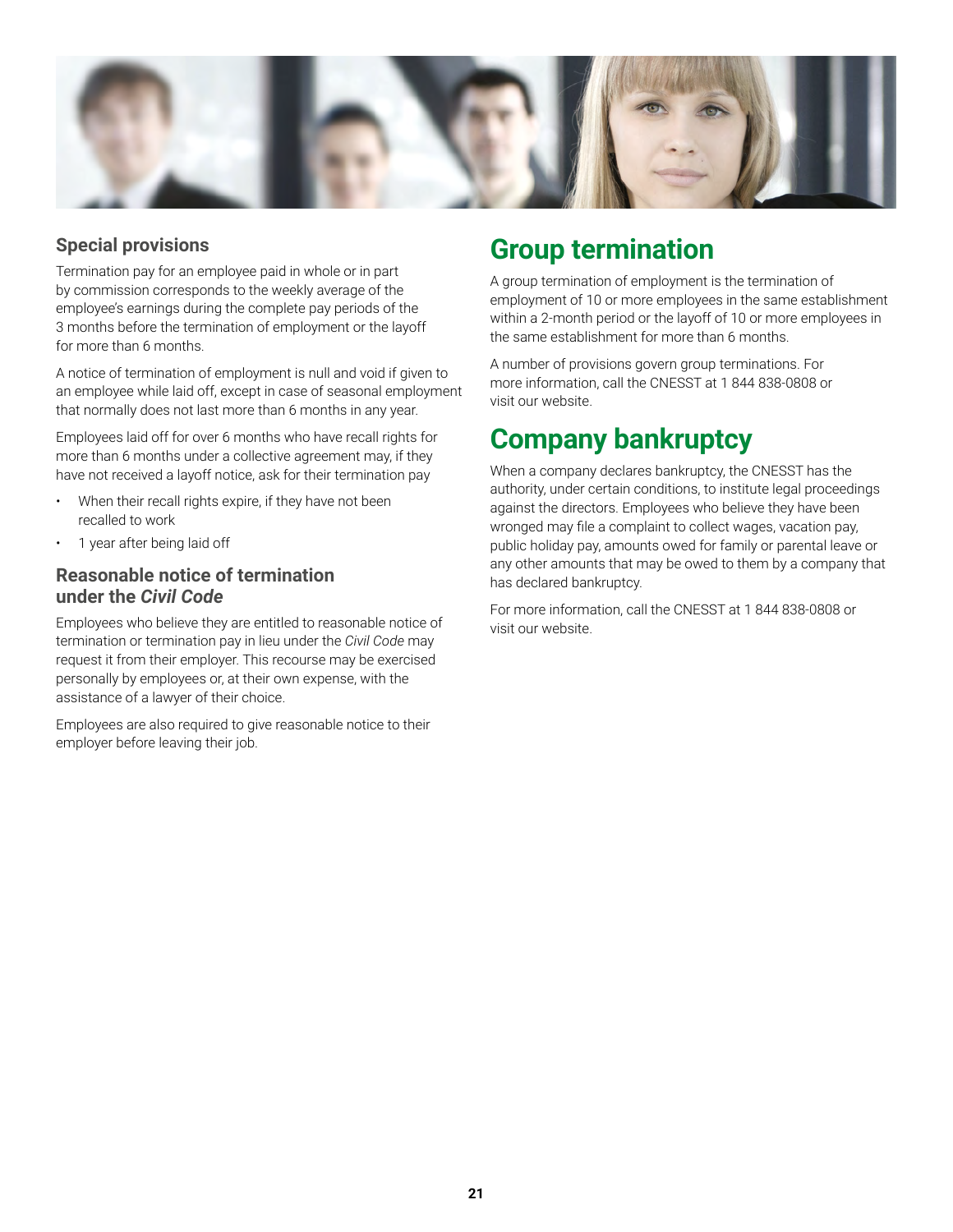# <span id="page-21-0"></span>**Remedies with the CNESST**

**The** *Act respecting labour standards* **provides remedies for employees who believe their rights have not been respected.** 

**Remedies are pursued by applying to the CNESST, either on line or by calling 1 844 838-0808.** 

**It is however suggested, the situation permitting, that an attempt be made to settle the disagreement with the employer before filing a complaint.**

### **Unjustified change in employment status**

An employer may not change a worker's employment status from employee to independent contractor or self-employed individual if no changes are made in the company's operating practices that make it necessary to do so.

If such changes are not warranted by real changes in the company or if an employee disagrees with the employer about the impact of the changes in the company on the employee's employment status, the employee may file a written complaint with the CNESST.

For more information, call the CNESST at 1 844 838-0808 or visit our website.

### **Monetary complaint**

Employees may file a complaint with the CNESST if they believe their employer has violated their rights with respect to payment of wages, overtime, vacation pay, public holiday pay or termination pay.

The CNESST may institute legal proceedings against the employer on an employee's behalf to try to recover amounts owing for work the employee executed.

The employee has 1 year from the date of the violation to file a complaint, that is, 1 year from the date on which the employer should have paid the employee.

### **Complaint of dismissal without good and sufficient cause**

The remedy in case of dismissal without good and sufficient cause is a job protection measure similar to the grievance procedures generally included in collective agreements. In some situations, the employee can be reinstated in his or her job.

Employees who have worked for the same company for at least 2 years and who believe they were dismissed without good and sufficient cause may file a complaint with the CNESST. The deadline for filing the complaint is 45 days after the dismissal. The standard does not, however, apply to employees with access to an equivalent remedy under other legislation or a collective agreement.

### **MEDIATION FOR CONFLICT RESOLUTION**

When the CNESST receives complaints of prohibited practices, dismissal without good and sufficient cause or psychological or sexual harassment, mediation services are offered to help the employer and the employee find satisfactory solutions to their disagreement. To find out more, visit the CNESST website at **[cnesst.gouv.qc.ca](https://www.cnesst.gouv.qc.ca)**.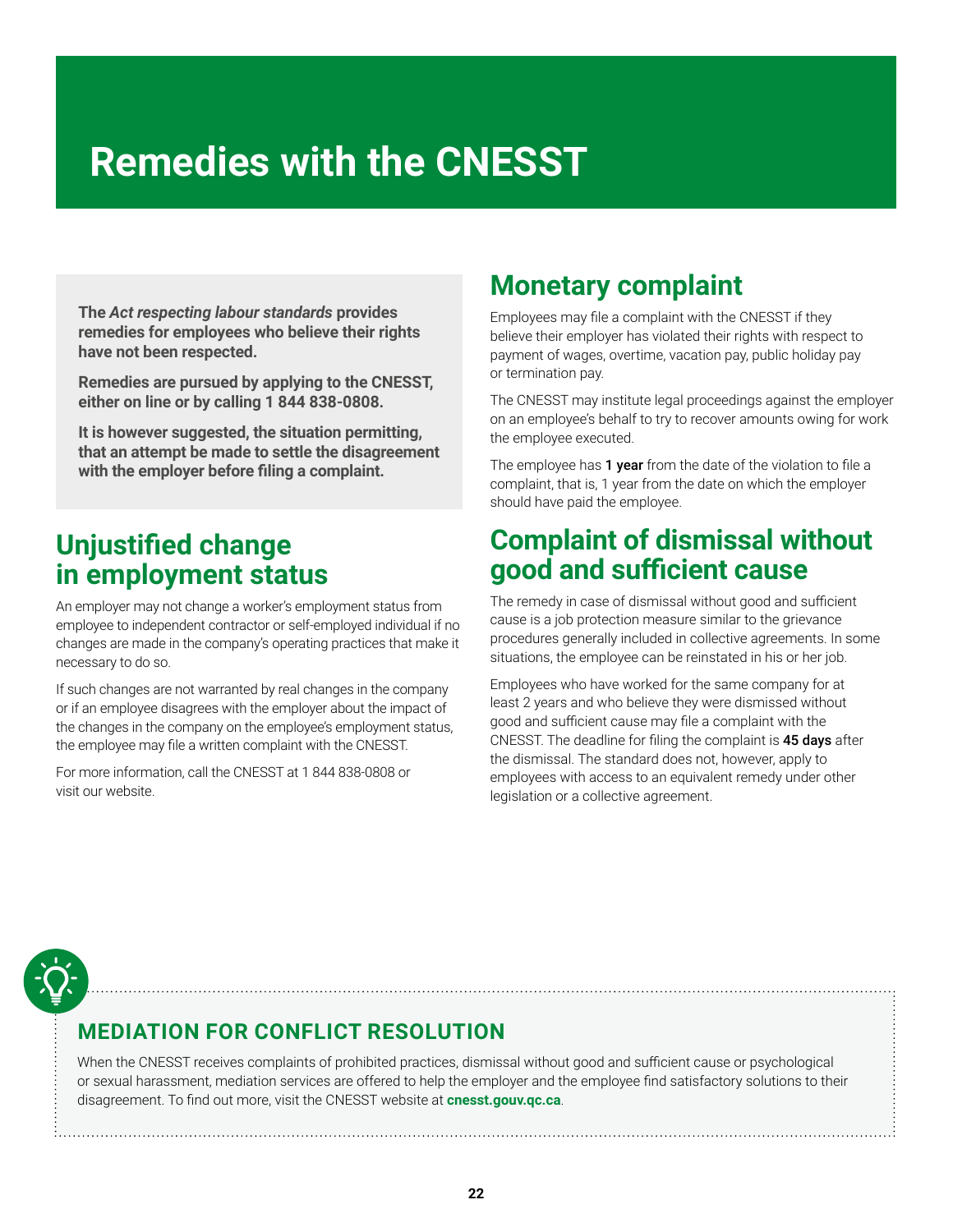<span id="page-22-0"></span>

### **Complaint of prohibited practice**

The *Act respecting labour standards* prohibits certain practices. For example, an employee may not be sanctioned for exercising a legal right or because she is pregnant or past the retirement age mentioned in a retirement plan. Any sanctions to circumvent the law or because an employee has provided information to the CNESST are also prohibited.

Sanctions include dismissal, suspension, transfer and discriminatory measures or reprisals. To find out more about the different prohibited practices, consult the CNESST website.

The deadline for filing a complaint with the CNESST is 45 days from the date of the sanction. When an employee is forced to retire or is sanctioned for refusing to retire, the deadline is 90 days.

### **Complaint of psychological or sexual harassment**

Every employee is entitled to a workplace free from psychological or sexual harassment.

Employers must take reasonable measures to prevent psychological harassment and, whenever they become aware of such behaviour, to put a stop to it.

Employers must, in particular, adopt and make available to their employees (distribute and ensure access) a psychological harassment prevention and complaints policy, including a section on behaviour consisting of comments, actions or gestures of a sexual nature.

Psychological or sexual harassment is vexatious conduct in the form of repeated behaviour, comments, actions or gestures that

- Are aggressive or unwelcome
- Undermine the employee's dignity or psychological or physical well-being
- Detrimentally affect the work environment

Psychological harassment includes sexual and discriminatory harassment.

A single serious incident of such behaviour may constitute psychological or sexual harassment if it has the same consequences and a lasting harmful effect on the employee.

#### **Who to contact**

Regardless of your position in the company hierarchy, you can assert your right to a work environment free of psychological or sexual harassment. However, where to take your complaint depends on whether you work in the public or the private sector and whether or not you are unionized.

#### **Non-unionized employees subject to the** *Act respecting labour standards***, including senior managers**

CNESST 1 844 838-0808 Online services, online complaints **[cnesst.gouv.qc.ca](https://www.cnesst.gouv.qc.ca)**

#### **Unionized employees**

Your union

#### **Public service employees not governed by a collective agreement, including organization members and directors**

Commission de la fonction publique 418 643-1425 Elsewhere in Québec, toll free: 1 800 432-0432

Non-unionized employees governed by the *Act respecting labour standards* must file their complaint with the CNESST no later than 2 years after the last incident of psychological or sexual harassment.